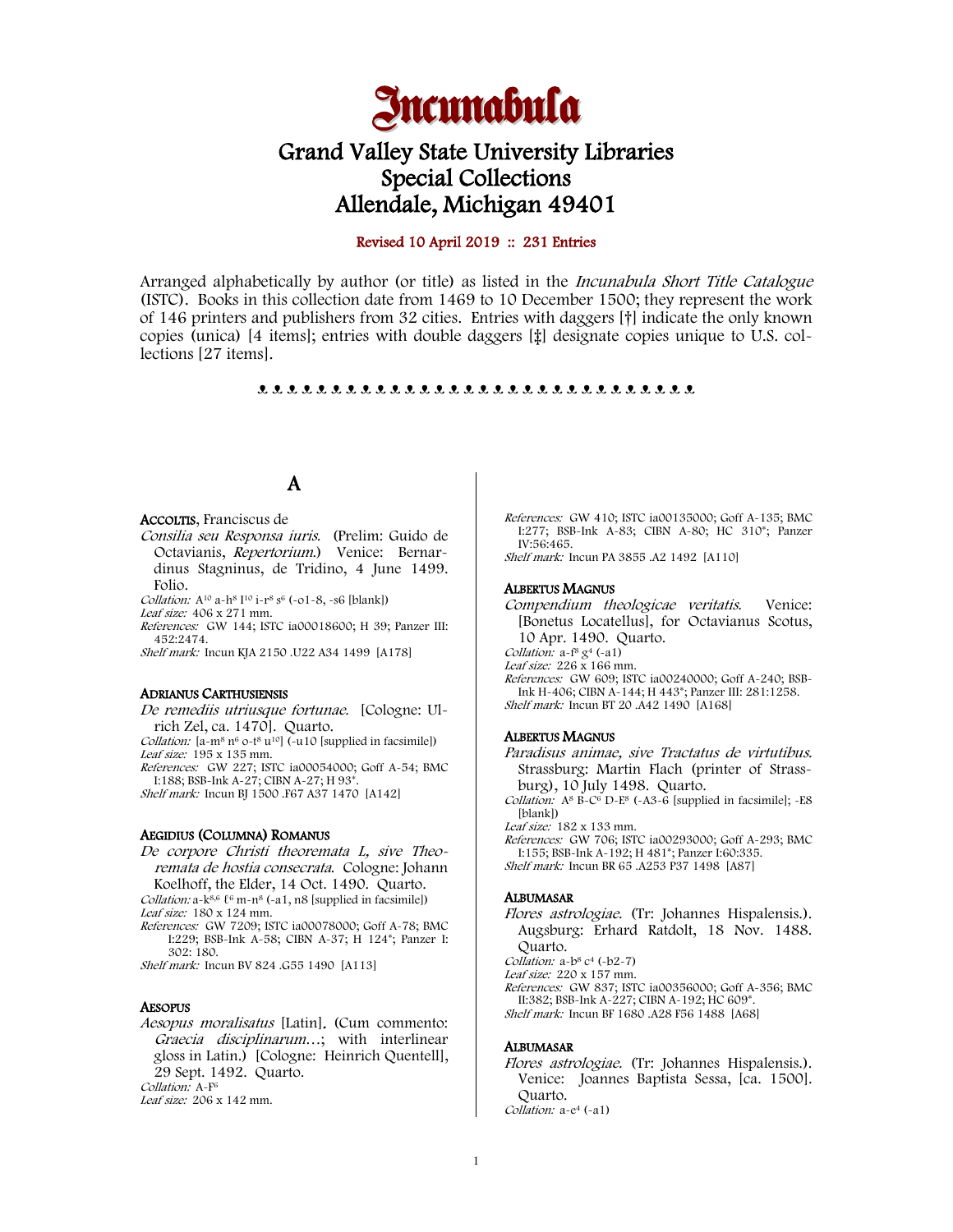Leaf size: 184 x 135 mm.

References: GW 839; ISTC ia00358000; Goff A-358; BMC V:482; BSB-Ink A-229; CIBN [A-193.5]; HC 608\*; Panzer III:495:\*2795.

Shelf mark: Incun BF 1680 .A28 F56 1500 [A1]

#### ALEXANDER DE VILLA DEI

Doctrinale (Partes I-IV). (Comm: Ludovicus de Guaschis.) Venice: Bernardinus Benalius, 1488. Folio.

Collation:  $a-b^8 c-k^6$  (-a1 [blank], k5, and k6 [blank])

Leaf size: 282 x 197 mm. References: GW 1008; ISTC ia00434000; Goff A-434; C

292.

Shelf mark: Incun PA 2082 .A42 1488 [A217]

#### ALPHABETUM DIVINI AMORIS. Paris: Georg Mittelhus, 17 Apr. 1493. Octavo.

*Collation:* [A]- $D^8$  E<sup>4</sup> (-[A]1-3 [supplied in manuscript]) Leaf size: 132 x 89 mm.

Bound with: Imitatio Christi (Paris: Philippe Pigouchet, 15 July 1492).

References: GW 1563; ISTC ia00530000; Goff A-530; BMC VIII:126; BSB-Ink A-436; HC 7637; Panzer II:301:262. Shelf mark: Incun BX 2180 .A45 1493 [A167]

#### AMBROSIUS, S.

Opera. (Ed: Johann Amerbach and Johannes (Heynlin) de Lapide.) Basel: Johann Amerbach, 1492. Folio.

Collation: pt. 1] a-d<sup>8,6</sup> e-f<sup>6</sup> A-C<sup>6</sup>, a-d<sup>8,6</sup> e<sup>4</sup> f<sup>8</sup> g-h<sup>6</sup> i<sup>8</sup> k<sup>6</sup>  $\ell$ -m<sup>8</sup>, a-d<sup>8,6</sup> e<sup>6</sup> f<sup>8</sup>  $g^4$  h-n<sup>6,8</sup> o-q<sup>6</sup> r<sup>4</sup> s<sup>8</sup> t<sup>10</sup> (-3a1 [supplied in facsimile]); [pt. 2] n6 a-m8,6, a-m8,6, a8 b-r8,6 s8; [pt. 3] ak8,6 ℓ-o6, a8 b6 c-h8 i6 I6 k6 ℓ-n8, a-f8,6 g10, a-d8,6 e-f6 (- 2b1-4 [2b1-3 supplied in facsimile], -4f6)

Leaf size: 297 x 207 mm.

References: GW 1599; ISTC ia00551000; Goff A-551; BMC III:753; BSB-Ink A-480; C 406; CIBN A-291; HC 896\*; Panzer I:172:147.

Shelf mark: Incun BR 65 .A31 1492 [A81]

#### ANDREAE, Johannes

Super arboribus consanguinitatis, affinitatis et cognationis spiritualis. Vienna: Johann Winterburg, 22 June 1500. Quarto.

Collation:  $a^6 b^4$  (-a2, -a5 [supplied in facsimile])

Leaf size: 201 x 132 mm.

References: GW 1701; ISTC ia00615000; Goff A-615; BMC III:811; BSB-Ink I-309; H 1049\*; Panzer III: 525:15. Shelf mark: Incun KBR 1775 .A3 S87 1500 [A122]

#### ANDRELINUS, Publius Faustus

Elegiae. Paris: Félix Baligault, [after 9 Sept. 1496]. Quarto.

Collation: a<sup>8</sup> b-c<sup>6</sup> d<sup>8</sup> e<sup>6</sup> f-g<sup>8</sup> Leaf size: 177 x 116 mm.

References: GW 1866; ISTC ia00693000; Goff, A-693; CIBN A-368. Shelf mark: Incun PA 8450 .A8 E43 1496 [A150]

#### ANGELUS DE CLAVASIO

Summa angelica de casibus conscientiae. (Add: Hieronymus Tornieli.) Venice: Paganinus de Paganinis, 7 June 1499. Octavo.

Collation:  $π$ <sup>8</sup> a<sup>10</sup> 2a<sup>16</sup> b-z<sup>16</sup>  $2^{16}$   $2^{16}$   $2^{16}$   $4^{\cdot8}$  A-B<sup>16</sup> C<sup>10</sup> Leaf size: 153 x 104 mm.

References: GW 1945; ISTC ia00729000; Goff A-729; BMC V:460; BSB-Ink A-537; HC 5401\*; Panzer III: 450:2460. Shelf mark: Incun BJ 1440 .C27 1499 [A176]

### ANTONINUS FLORENTINUS

Confessionale: Defecerunt scrutantes scrutinio. (Add: Titulus de restitutionibus.) [Rome: Stephan Plannck], 12 Feb. 1484. Quarto. Collation:  $[a<sup>4</sup> b<sub>1</sub>^8 o<sup>4</sup>] (-o<sup>4</sup> [blank])$ Leaf size: 215 x 134 mm. References: GW 2117; ISTC ia00813000; Goff A-813; BMC IV:83; BSB-Ink A-581; CIBN A-430; R 390. Shelf mark: Incun BX 2261 .A58 1484 [A204]

#### ANTONINUS FLORENTINUS

Confessionale: Defecerunt scrutantes scrutinio ... (Add: Titulus de restitutionibus; Conclusiones et decisiones in foro conscientiae; Versus decem praeceptorum ac septem peccatorum mortalium.) Venice: Petrus de Quarengiis, Bergomensis, 29 Nov. 1497. Quarto. Collation: a-y8 [y6-8 excised]

Leaf size: 159 x 106 mm.

References: GW 2136; ISTC ia00830000; Goff A-830; HR 1203; Panzer III:418:2240.

Shelf mark: Incun BX 2261 .A58 1497 [A25]

#### ANTONINUS FLORENTINUS

Confessionale: Defecerunt scrutantes scrutinio [Italian]. Defecerunt vulghare. Florence: Lorenzo Morgiani and Johannes Petri, for Piero Pacini, 22 Feb. 1496. Quarto.

Collation: a-o<sup>8</sup>

Leaf size: 192 x 131 mm.

References: GW 2142; ISTC ia00836000; Goff A-836; BMC VI:683; CIBN A-437; HCR 1211; Panzer I:424:189. Shelf mark: Incun BX 2261 .A58 1496 [A206]

#### ANTONINUS FLORENTINUS

Summa theologica (Partes I-IV). [Venice: Leonardus Wild [and Reynaldus de Novimagio], 1480-1481. Folio.

Collation: [Part 1] a<sup>10</sup> b-e<sup>8</sup> f<sup>6</sup> g-k<sup>8</sup>  $\ell$ <sup>10</sup> m-p<sup>8</sup> q<sup>10</sup> r-s<sup>8</sup> t<sup>10</sup> v-z<sup>8</sup> ⁊<sup>8</sup> A-D8 E10 (-a1 [blank])

Leaf size: 238 x 172 mm.

References: GW 2187; ISTC ia00873000; Goff A-873; BMC V:266; BSB-Ink A-596; CIBN A-454; HC (Add) 1244\*. Shelf mark: Incun BX 1749 .A58 1480 [A220]

#### ANTONINUS FLORENTINUS

Trialogus super evangelio de duobus discipulis euntibus in Emmaus. (Add: Franciscus Castillioneus, Vita Antonini Florentini. Baptista de Finario, Trialogus de contemptu mundi. Bernardus Claravallensis, Epistola ad Senonensem episcopum; Epistola ad parentes Gaufredi de Perrona. Super verbum Petri, Bonum est nos hic esse. Humbertus de Romanis, De tribus votis. Pseudo-Albertus Magnus, Paradisus animae sive Tractatus de virtutibus. Hieronymus Savonarola, Regulae septem ad omnes religiosos; Oratio vel psalmus: Diligam te domine.) Venice: Johannes Emericus, de Spira, for Lucantonio Giunta, 26 Apr. 1495. Ocatvo.

Collation:  $a-h^8$  i<sup>10</sup>  $k-r^8$  s<sup>12</sup>

Leaf size: 143 x 91 mm.

References: GW 2203; ISTC ia00883000; Goff A-883; BSB-Ink A-611; CIBN A-464; HC 1274\*; Panzer III:380: 1974.

Shelf mark: Incun BT 235 .A58 1495 [A190]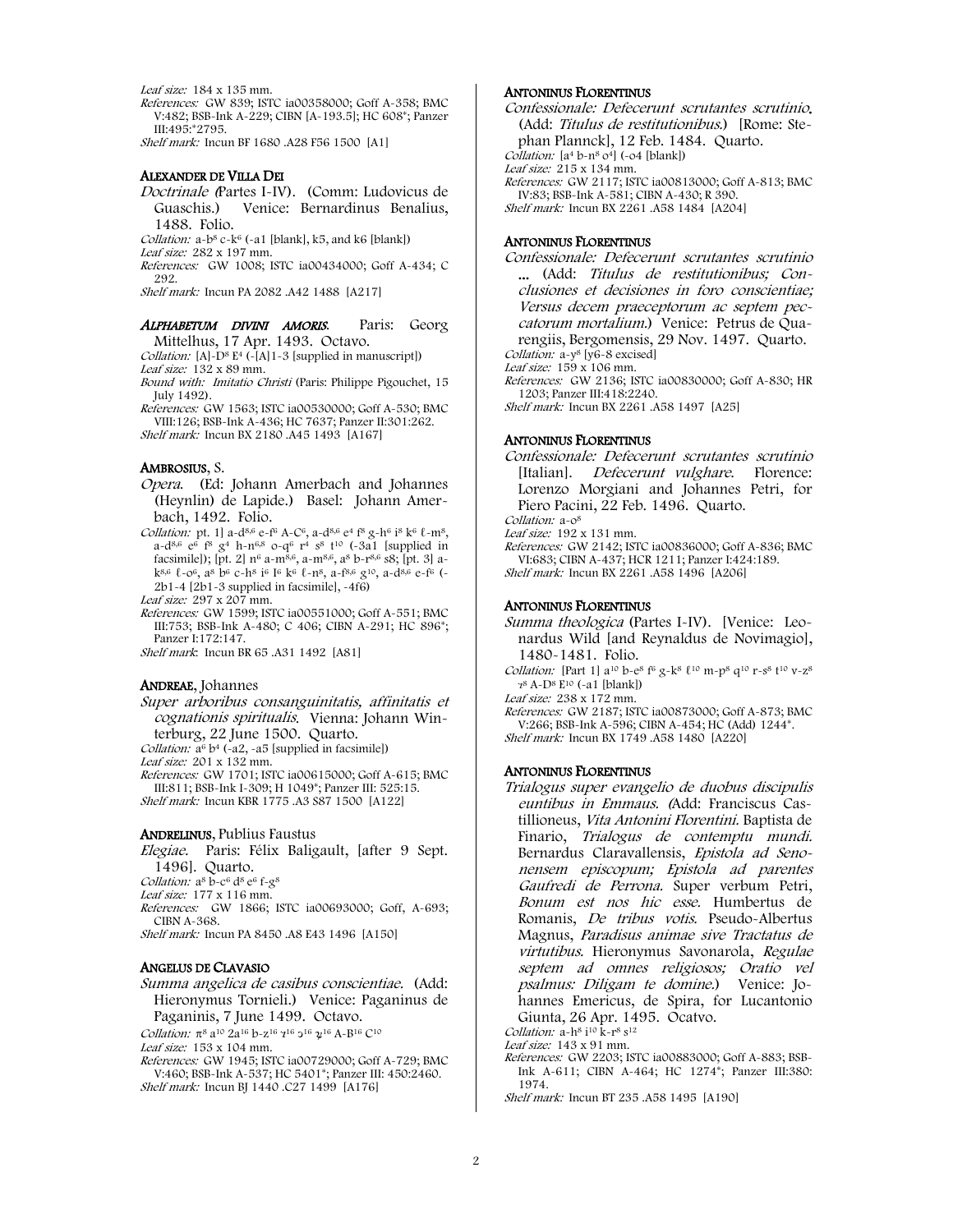#### ANTONIO (BETTINI) DA SIENA

De divina praeordinatione vitae et mortis humanae. [Rome: Eucharius Silber, before 20 Aug. 1480]. Quarto.

Collation: [a-g<sup>8]</sup>

Leaf size: 197 x 136 mm.

References: GW 2206; ISTC ia00885000; Goff A-885; BMC IV:121; BSB-Ink B-401; HCR 1278 = HC 14678\*; Panzer IV:23:157.

Shelf mark: Incun BT 810 .B48 1480 [A195]

#### ANTONIUS DE BITONTO

- Sermones dominicales per totum annum. (Ed: Philippus de Rotingo.) [Venice]: Bonetus Locatellus, for Nicolaus de Frankfordia, 10
- Oct. 1499. Octavo. Collation: a<sup>4</sup> A-Q<sup>8</sup> R<sup>12</sup>

Leaf size: 185 x 125 mm.

References: GW 2214; ISTC ia00894000; Goff A-894; BMC V:452; BSB-Ink A-625; CIBN A-465; HC 3221\*; Panzer III:448:2444.

Shelf mark: Incun BX 1756 .A58 1499 [A151]

#### ASTESANUS DE AST

Canones poenitentiale. [Nuremberg: Peter Wagner, ca. 1495]. Quarto.

Collation: a<sup>8</sup> Leaf size: 200 x 143 mm.

References: GW 2747; ISTC ia01158000; Goff A-1158;

BMC II:465; BSB-Ink A-805; H 15445\*; HC 4340\*. Shelf mark: Incun BX 2261 .A88 1495 [A18]

#### AUCTORITATES ARISTOTELIS ET ALIORUM PHIL-

OSOPHORUM. (Ed: Simon Pasqualis.) Venice: [Paganinus de Paganinis, ca. 1495]. Quarto.

Collation: a-d<sup>8</sup> e<sup>10</sup>

Leaf size: 208 x 148 mm.

References: GW 2837; ISTC ia01203000; Goff A-1203; BMC V:589; BSB-Ink A-835; H 1924\*. Shelf mark: Incun B 69 .A9 1495 [A210]

#### AUGUSTINUS, Aurelius

De civitate dei. (Comm: Thomas Waleys and Nicolaus Trivet.) Freiburg im Breisgau: [Kilianus Piscator (Fischer)], 1494. Folio.

Collation:  $a^8 b - x^6 y^8 z^6 A - T^6$ Leaf size: 291 x 208 mm.

- References: GW 2890; ISTC ia01246000; Goff A-1246; BMC III:695; BSB-Ink A-864; CIBN A-689; HC 2068\*;
- Panzer I:437:3. Shelf mark: Incun BR 65 .A64 1494 [A70]

#### AUGUSTINUS, Aurelius

- Explanatio psalmorum. Basel: Johann Amerbach, 1497. Folio.
- Collation: a-d<sup>8</sup> e<sup>6</sup> f-n<sup>8,6</sup> 0<sup>10</sup>; A-F<sup>8,6</sup> G<sup>8</sup> H-P<sup>8,6</sup> O-R<sup>8</sup> S-V<sup>6</sup>; aaqq8,6 rr-tt8; Aa8 Bb6 Cc-Ff8 (-a1, aa1, Ff5-8 [supplied in facsimile])

Leaf size: 283 x 200 mm.

- References: GW 2911; ISTC ia01274000; Goff A-1274; BMC III:758; BSB-Ink A-885; CIBN A-705; H 1972?; HC 1975\*; Panzer I:182:215.
- Shelf mark: Incun BS 1429 .A92 1497 [A111]

#### AUGUSTINUS, Aurelius

- Expositio evangelii secundum Johannem. [Basel: Johann Amerbach, not after 1491]. Folio.
- Collation: 1-5<sup>10</sup> a<sup>8</sup> b-c<sup>6</sup> d<sup>8</sup> e-f<sup>6</sup> g<sup>8</sup> h-i<sup>6</sup> k<sup>8</sup> l-m<sup>6</sup> n<sup>8</sup> o-p<sup>6</sup> q<sup>8</sup> rs6 t8 v-x6 y8 z6 aa6 bb8 cc-dd6 ee-ff8 (-ff8 [blank])

Leaf size: 263 x 193 mm.

- Bound with: Abbas Tuiciensis Rupertus, De victoria verbi Dei, Augsburg: Anton Sorg, 1487. Evidence of third work removed from binding, probably an edition of Gesta Romanorum.
- References: GW 2912; ISTC ia01275000; Goff A-1275; BMC III:753; BSB-Ink A-889; CIBN A-709; HC 1982\*; Panzer II:235:344.

Shelf mark: Incun BS 2615 .A84 1491 [A145]

#### AUGUSTINUS, Aurelius

Sermones ad heremitas. Venice: Vincentius Benalius, 26 Jan. 1492/93. Octavo.

Collation:  $[A]^8$  B-D<sup>8</sup> [E]<sup>8</sup> F-O<sup>8</sup> [P]<sup>8</sup> Q<sup>4</sup> (-[A]2 [supplied in facsimile])

Leaf size: 154 x 105 mm. References: GW 3005; ISTC ia01317000; Goff A-1317; BMC V:525; BSB-Ink A-923; HC 2004\*; Panzer IX:293: 1597b.

Shelf mark: Incun BR 65 .A84 1492 [A225]

#### AUGUSTINUS, Aurelius

Sermones ad heremitas. Paris: Antoine Chappiel, for Claude Jaumar, 1500. Octavo.

Collation:  $a - 0^8$  (-n1,  $7 - 8$ ;  $01 - 8$ ) [n7-8 and  $01 - 8$  supplied in facsimile]

- Leaf size: 135 x 93 mm.
- References: GW 3008; ISTC ia01320000; Goff A-1320; BMC VIII:223.

Shelf mark: Incun BR 65 .A84 1500 [A36]

## B

#### BALBUS, Johannes

Catholicon. Nuremberg: Anton Koberger, 18 Feb. 1483. Folio.

Collation: [ $a^{10}$   $b^{-18}$   $k^6$   $l^8$   $m^6$   $n-p^8$   $q^6$   $r-x^8$   $y^6$   $z^8$   $A^8$   $B^6$   $C-F^8$   $G^{10}$ H-N<sup>8</sup> O<sup>6</sup> P-R<sup>8</sup> S-V<sup>6</sup> X-Y<sup>8</sup> Z<sup>6</sup> aa-bb<sup>8</sup> cc-ee<sup>6</sup> ff<sup>10</sup>] (-a1 [blank])

Leaf size: 342 x 232 mm.

References: GW 3187; ISTC ib00025000; Goff B-25; BMC II:424; BSB Ink B-13; CIBN B-17; HC 2256\*; Panzer II: 193:200.

Shelf mark: Incun PA 2361 .B3 1483 [A88]

#### BAPTISTA MANTUANUS

In Robertum Severinatem panegyricum carmen. (Add: Somnium Romanum. Epigrammata ad Falconem.). Venice: Jacobus Pentius, de Leuco, 6 Aug. 1499. Quarto.

Collation: A-E<sup>8</sup> F<sup>6</sup> G<sup>4</sup>

- Leaf size: 199 x 132 mm.
- References: GW 3260; ISTC ib00087000; Goff B-87; BMC V:565; BSB-Ink B-49; CIBN B-41; H 2396\* Panzer III: 464:2542.
- Shelf mark: Incun PQ 4607 .B28 I5 1499 [A38]

#### BARLETTA, Gabriel de

Sermones quadragesimales et de sanctis (Add: Benedictus Brixianus]. Brescia: Jacobus Britannicus, 1497-1498. Quarto.

Collation: (Pt. 1)  $\pi^4$  a-r<sup>8</sup>; (Pt. 2) A-D<sup>8</sup> E<sup>6</sup> F-K<sup>8</sup> (-K8 [blank]) Leaf size: 179 x 130 mm.

- References: GW 3400; ISTC ib00129000; Goff B-129; BMC VII:982; BSB-Ink G-1; C 874; HC 2459\*; Panzer I: 258:117, IV:260:117, IV:260:120b.
- Shelf mark: Incun BX 1756.B37 S47 1497 [A107]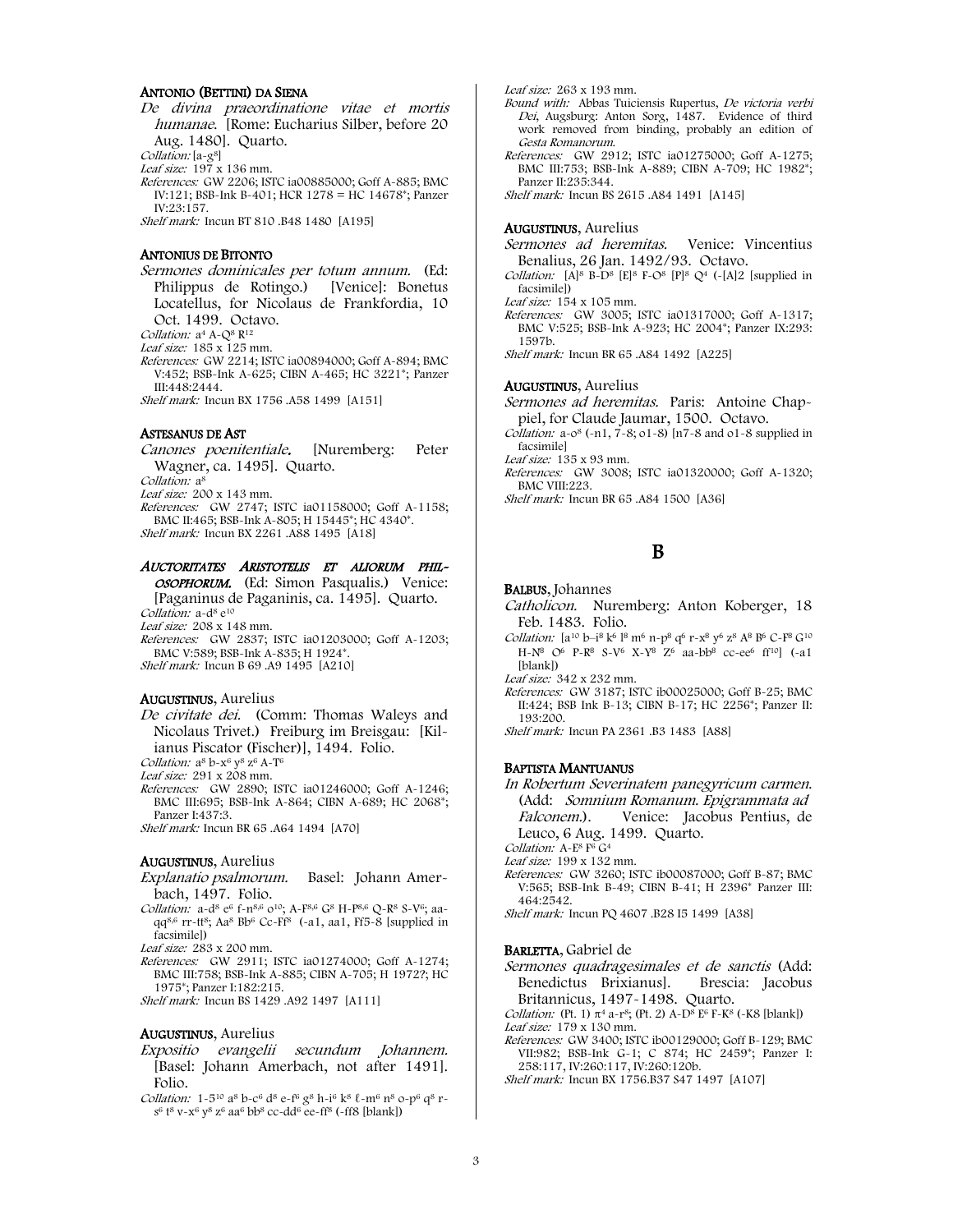#### BARTHOLOMAEUS DE CHAIMIS

Confessionale sive Interrogatorium. (Add: Interrogationes faciende infirmo morienti. Add: Hermannus de Schildiz, Speculum sacerdotum.) [Nuremberg: Conrad Zeninger], 13 June 1482. Quarto.

Collation: a4 b-q<sup>8</sup> (-q1-8 [supplied in facsimile])

Leaf size:  $202 \times 147$  mm.

References: GW 6547; ISTC ib00160000; Goff B-160; BMC II:460; BSB-Ink C-250; CIBN C-240; H 2486\*; Panzer II: 193:119.

Shelf mark: Incun BJ 1240 .B378 1482 [A78]

#### ‡ BERBERIUS, Johannes

Viatorium utriusque iuris. [Lyons: Guillaume Balsarin, ca. 1490]. Quarto.

Collation:  $a - z^8 A - E^8$  (-a1,  $a8, g1, g8, h1, p4-5, s1-2, E8 [g1,$ g8, h1, p4-5, s1-2, E8 supplied in facsimile])

Leaf size: 187 x 135 mm.

References: GW 3857; ISTC ib00333300.

Shelf mark: Incun KJA 1925 .B47 1490 [A135]

#### BERNARDINUS SENENSIS

Sermones de festivitatibus Virginis gloriosae. Nuremberg: Friedrich Creussner, 1493. Quarto. Collation: 1-46 A-M8 N6 Leaf size: 184 x 148 mm.

References: GW 3888; ISTC ib00351000; Goff B-351; BMC II:454; BSB-Ink B-299; HC 2832\*; Panzer II:213:226. Shelf mark: Incun BT 645.5 .B47 1493 [A165]

#### BERNARDUS CLARAVALLENSIS

Opuscula. (Ed: Theophilus Brixianus. Add: Theophilus Brixianus, Carmen de vita S. Bernardi.). Brescia: Angelus and Jacobus Britannicus, 18 Mar. 1495. Octavo.

Collation:  $A^8 B^{10}$  a-z<sup>8</sup>  $7^8$   $3^8$   $2^8$   $A$ - $O^8$   $P^{10}$ 

(-i4-5, m1-8)

Leaf size: 141 x 100 mm.

References: GW 3907; ISTC ib00364000; Goff B-364; BMC VII:977; BSB-Ink B-314; CR 994. Shelf mark: Incun BX 1749 .B47 1495 [A67]

#### BERNARDUS CLARAVALLENSIS

Epistolae. [With other tracts]. Milan: Leonardus Pachel, 15 Dec. 1495. Quarto.

Collation:  $A^6$  A-T<sup>8</sup> V<sup>6</sup> (-A1 [blank])

Leaf size: 199 x 149 mm.

References: GW 3927; ISTC ib00387000; Goff B-387; BMC VI:781; BSB-Ink B-312; HR 2873; Panzer II:79:470. Shelf mark: Incun BX 4700 .B5 A4 1495 [A41]

#### BERNARDUS CLARAVALLENSIS

Modus bene vivendi in christianam reli-gionem. Venice: Bernardinus Benalius, 30 May 1494. Octavo.

Collation:  $π²$  a-n<sup>8</sup>

Leaf size: 145 x 98 mm.

References: GW 4048; ISTC ib00414000; Goff B-414; BMC V:375; CIBN B-302; HCR 2896; Panzer III:357:1812. Shelf mark: Incun BX 2349 .B47 M64 1494 [A138]

#### BERNARDUS CLARAVALLENSIS

Speculum de honestate vitae. Octo puncta perfectionis assequendae. [Rome: Stephan Plannck, ca. 1485]. Quarto.

Collation: [a<sup>6]</sup>

Leaf size: 205 x 143 mm.

References: GW 4075; ISTC ib00444000; Goff B-444; BMC IV:88; BSB-Ink B-358; C 2902; R 833; Panzer II:537:749. Shelf mark: Incun BX 2349 .B47 S64 1485 [A44]

#### BEROALDUS, Philippus

- De felicitate. Paris: Thielman Kerver, for Jean Petit, 28 Mar. 1500. Quarto.
- Collation: a-b<sup>8</sup>

Leaf size: 201 x 134 mm.

- Bound with: Philippus Beroaldus, De optimo statu et principe, Paris: Thielman Kerver, for Jean Petit, 10 Apr. 1500.
- References: GW 4136; ISTC ib00485000; Goff B-485; BMC VIII:219; BSB-Ink B-368; C 1004 (I); H 2972\*; Panzer II: 335:612; IV:400:612.

Shelf mark: Incun PA 8475 .B6 F45 1500 [A102]

#### BEROALDUS, Philippus

De optimo statu et principe. Paris: Thielman Kerver, for Jean Petit, 10 Apr. 1500. Quarto. Collation: Aa<sup>8</sup> Bb<sup>6</sup>

Leaf size: 201 x 134 mm.

- Bound with: Philippus Beroaldus, De felicitate, Paris: Thielman Kerver, for Jean Petit, 28 Mar. 1500.
- References: GW 4149; ISTC ib00488000; Goff B-488; BMC VIII:219; BSB-Ink B-369; C 1004 (II); H 2979\*; Panzer IV:400:616c.

Shelf mark: Incun PA 8475 .B6 O68 1500 [A103]

#### BEROALDUS, Philippus

Orationes et poemata. (Ed: Jodocus Badius Ascensius). Paris: [Michel Tholoze, for] Denis Roce (or Jean Du Pré), 12 Oct. 1499. Quarto. Collation: a-h<sup>8</sup> i-k<sup>6</sup>

Leaf size: 206 x 143 mm.

- References: GW 4147; ISTC ib00494000; Goff B-494; BSB-Ink B-383; BMC VIII: 209; HC 2954\*; Panzer II:328:537 and II:332:577.
- Shelf mark: Incun PA 8475 .B6 O73 1499 [A203]

#### BIBLIA [Latin]

- Biblia latina (with table of Gabriel Brunus). Venice: Simon Bevilacqua, 8 May 1498. Quarto.
- Collation:  $(2-4)(5-8)^8$  a<sup>10</sup> a-r<sup>8</sup>  $[8$  s-z<sup>8</sup>  $7^8$   $3^8$   $2^8$  A-Z<sup>8</sup> aa-gg<sup>8</sup> hh<sup>10</sup> AA-DD<sup>8</sup> EE<sup>4</sup>

Leaf size: 197 x 148 mm.

References: GW 4280; ISTC ib00603000; Goff B-603; BMC V:522; BSB-Ink B-479; CIBN B-425; HC 3124\*; Panzer III:433:2342.

Shelf mark: Incun BS 75 1498 [A10]

#### BIBLIA [Latin]

(Cum postillis Nicolai de Lyra et expositionibus Guillelmi Britonis in omnes prologos S. Hieronymi et additionibus Pauli Burgensis replicisque Matthiae Doering). Add: Nicolaus de Lyra: Contra perfidiam Judaeorum. Nuremberg: Anton Koberger, 3 December 1487. Folio.

*Collation:* (volume 4):  $a - \ell^{10}$  m<sup>8</sup> n-q<sup>10</sup> r<sup>8</sup> s<sup>6</sup> t-y<sup>10</sup> z<sup>12</sup> aa<sup>10</sup> bb<sup>8</sup> cc-ff<sup>10</sup> gg<sup>12</sup> hh-oo<sup>10</sup> pp<sup>8</sup> qq-rr<sup>6</sup> χ<sup>8</sup> (-a1 [blank])

Leaf size:  $309 \times 215$  mm.

References: GW 4289; ISTC ib00614000; Goff B-614; BMC II:431; BSB-Ink B-459; CIBN B-430; HC 3167\*; Panzer II: 204:172 and IV:386:172.

Shelf mark: Incun BS 75 1487 v. 4 [A9]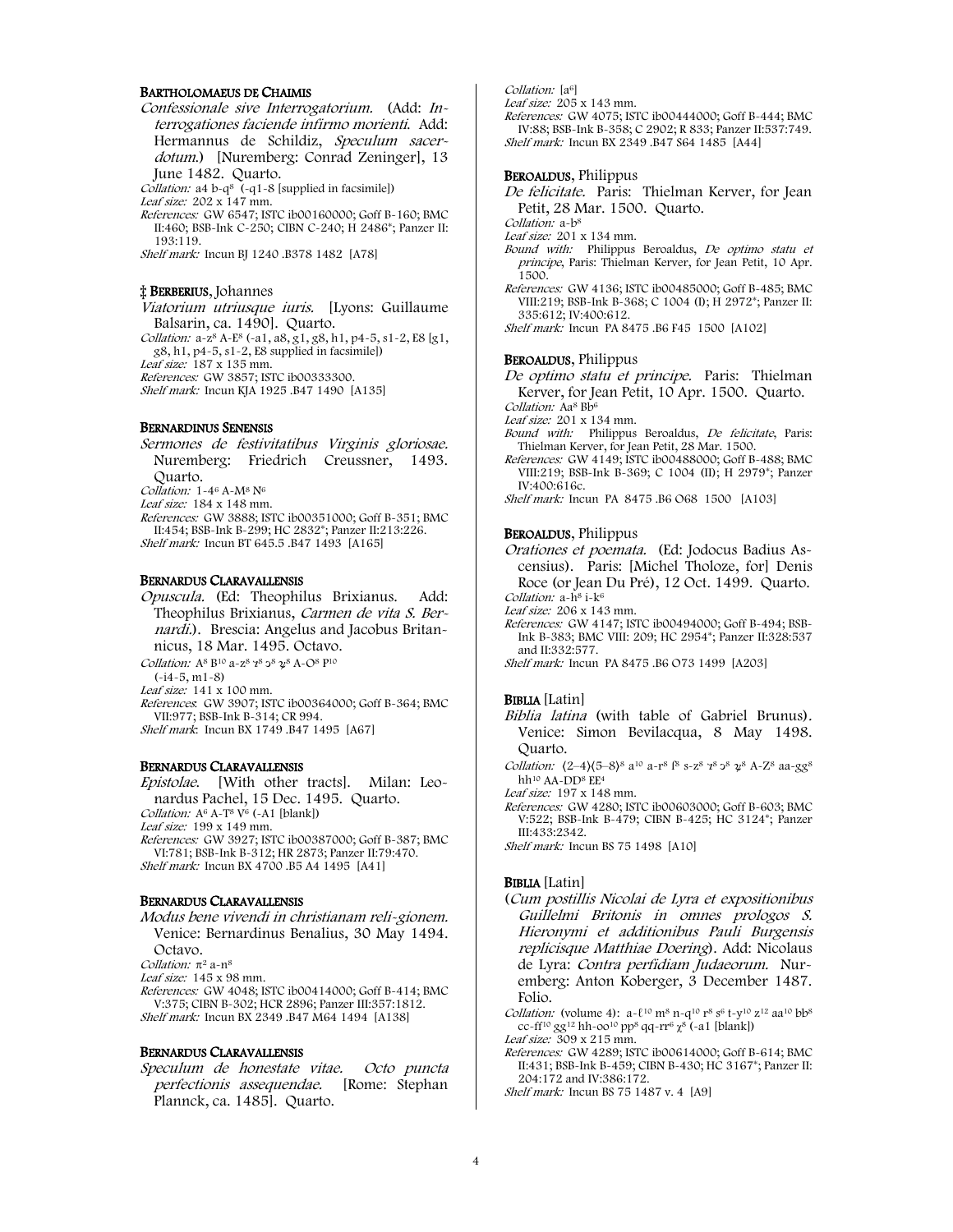#### **BOETHIUS**

- De consolatione philosophiae (with commentary ascribed in the text to Thomas Aquinas. Add: Pseudo-Boethius, De disciplina scholarium. Comm: Pseudo-Thomas Aquinas). [Toulouse: Johannes Parix], 1482. Folio.
- Collation: (De disciplina scholarium only) A<sup>10</sup> B-F<sup>8</sup> G<sup>10</sup> (-A10, D5-8, E1-8, F1-8, G1-10)
- Leaf size: 298 x 208 mm.
- References: GW 4532; ISTC ib00776000; Goff B-776; CIBN B-567.

Shelf mark: Incun LB 125 .B6 D4 1482 [A181]

#### **BOETHIUS**

- De consolatione philosophiae. (Comm: pseudo-Thomas Aquinas. Add: Compendiosa consolationis resumptio.) Cologne: Heinrich Quentell, 2 Sept. 1500. Quarto.
- Collation:  $\P^6$  A<sup>6</sup> a-i<sup>6</sup> k<sup>8</sup>  $\ell$ -z<sup>6</sup>  $\gamma^6$  A-E<sup>6</sup> F<sup>4</sup>

Leaf size:  $198 \times 135$  mm.

References: GW 4568; ISTC ib00807000; Goff B-807; BSB-Ink B-615; H 3396\*; Panzer I:324:362 and XI:317:362. Shelf mark: Incun B 659 .D43 1500 [A143]

#### BONAVENTURA, S.

Diaeta salutis. (Add: Devota contemplatio, seu meditatio de nativitate domini; Pseudo-Bonaventura, De resurrectione a peccato ad gratiam.). Paris: [Félix Baligault] for François Regnault, 22 Aug. 1500. Octavo.

Collation: a-t<sup>8</sup>

Leaf size: 130 x 96 mm.

- References: GW 4733; ISTC ib00882300; H 3533\*; BSB-Ink G-498.
- Shelf mark: Incun BX 2349 .B658 D53 1500 [A92]

#### BONAVENTURA, S.

Stimulus amoris. (Ed: Johannes Quentin). Paris: Georg Mittelhus, 4 Apr. 1493. Octavo. Collation:  $A-R^8$  ( $-R8$  [blank]).

Leaf size: 139 x 94 mm.

References: GW 4823; ISTC ib00965000; Goff B-965; BMC VIII:126; C 1131 (var.); CIBN B-682; HC 3480. Shelf mark: Incun BV 4830 .B62 1493 [A53]

#### BONAVENTURA, S. (pseudo-)

Speculum Beatae Mariae Virginis. Augsburg: Anton Sorg, 29 Feb. 1476. Folio.

Collation:  $[a-e^{10}]$  (-a1, e10 [blanks])

- Leaf size: 290 x 199 mm.
- References: GW 4817; ISTC ib00959000; Goff B-959; BMC II:343; BSB-Ink C-522; CIBN B-678; HC 3566\*; Panzer I:107:34.

Shelf mark: Incun BT 613 .C6555 S643 1476 [A228]

#### BONIFACIUS VIII, Pont. Max.

- Liber sextus Decretalium (with gloss of Johannes Andreae). Mainz: Peter Schoeffer, 5 Apr. 1473. Folio.
- Collation: [a-c<sup>10</sup> d<sup>12+1</sup> e-g<sup>10</sup> h<sup>10+1</sup> i<sup>12</sup> k- $\ell$ <sup>8</sup> m<sup>6</sup> n-q<sup>10</sup> r<sup>4</sup>] (-r4 [supplied in facsimile])

Leaf size: 401 x 281 mm.

- References: GW 4853; ISTC ib00981000; Goff B-981; BMC I:29; BSB-Ink B-703; CIBN B-696; HC(Add) 3590\*; Panzer II:123:30.
- Shelf mark: Incun BX 1935 .B66 1473 [A200]

#### BONIFACIUS VIII, Pont. Max.

- Liber sextus Decretalium (with gloss of Johannes Andreae. Ed: Hieronymus Clarius. Add: Johannes Andreae, Super arboribus consanguinitatis et affinitatis). Clemens V, Pont. Max., Constitutiones, the Summaria and Divisiones of Andreae, Dominicus de Sancto Geminiano, and others, and the Decretales extravagantes communes selectae. Venice: Baptista de Tortis, 1500. Folio.
- Collation: [pt. 1] a-n<sup>8</sup> (-a1-8); [pt. 2] A-E<sup>8</sup> F-H<sup>6</sup> (-H6 [blank])

Leaf size: 437 x 291 mm.

References: GW 4903; ISTC ib01013000; Goff B-1013; BMC V:331; BSB-Ink G-328; HC 3629; Panzer III:470:2593 [pt.2].

Shelf mark: Incun BX 1935 .B66 1500 [A116]

#### ‡ BRITANNICUS, Georgius

- Sermones funebres et nuptiales. (Augmented edition, with additions by Paul Zane, Bishop of Brescia.) [Brescia: Angelus and Jacobus Britannicus, ca. 1498.] Octavo. Collation:  $2^4$  a- $\ell^8$  m<sup>4</sup> n<sup>8</sup> o<sup>4</sup> p-r<sup>8</sup> (-o4 [blank]) Leaf size: 140 x 99 mm.
- References: GW 5551; ISTC ib01208500; BMC VII:980; C 1345. Shelf mark: Incun BX 1756 .B75 S47 1498 [A215]
- 

#### BURLAEUS, Gualtherus

Expositio in artem veterem Porphyrii et Aristotelis (with text). (Ed: Matthaeus Campagna. Add: Quaestiones de universalibus). Venice: Andreas de Paltasichis, 21 Jan. 1492/93. Folio. Collation:  $a^6$  a $a^6$  b-d $^8$  e-m $^6$  n $^8$  (-a1, a2, n $8$ ) Leaf size: 302 x 195 mm.

References: GW 5770; ISTC ib01311000; Goff B-1311; BMC V:355; C (+ Add) 1392. Shelf mark: Incun B 697 .Z69 B87 1492 [A42]

#### ‡ BUSTI, Bernardinus de

Tesauro spirituale. Milan: Antonius Zarotus, 1 June 1492. Octavo. Collation: A-E<sup>8</sup> F<sup>4</sup> Leaf size: 139 x 93 mm. References: GW 5811; ISTC ib01337800. Shelf mark: Incun BX 2160 .A2 B87 1492 [A62]

# C

#### CAESAR, Gaius Julius Commentarii. (Ed: Hieronymus Bononius. Add: Raimundus Marlianus, Index commentariorum C. Julii Caesaris.) Venice: [Philippus Pincius, for] Benedictus Fontana, 13 Apr.

1499. Folio. Collation:  $a-q^8 r^6$  (~ $r6$  [blank])

Leaf size: 296 x 201 mm.

References: GW 5872; ISTC ic00025000; Goff C-25; BSB-Ink C-31; H 4221\*; Panzer III:457:2505.

Shelf mark: Incun PA 6235 .A2 1499 [A196]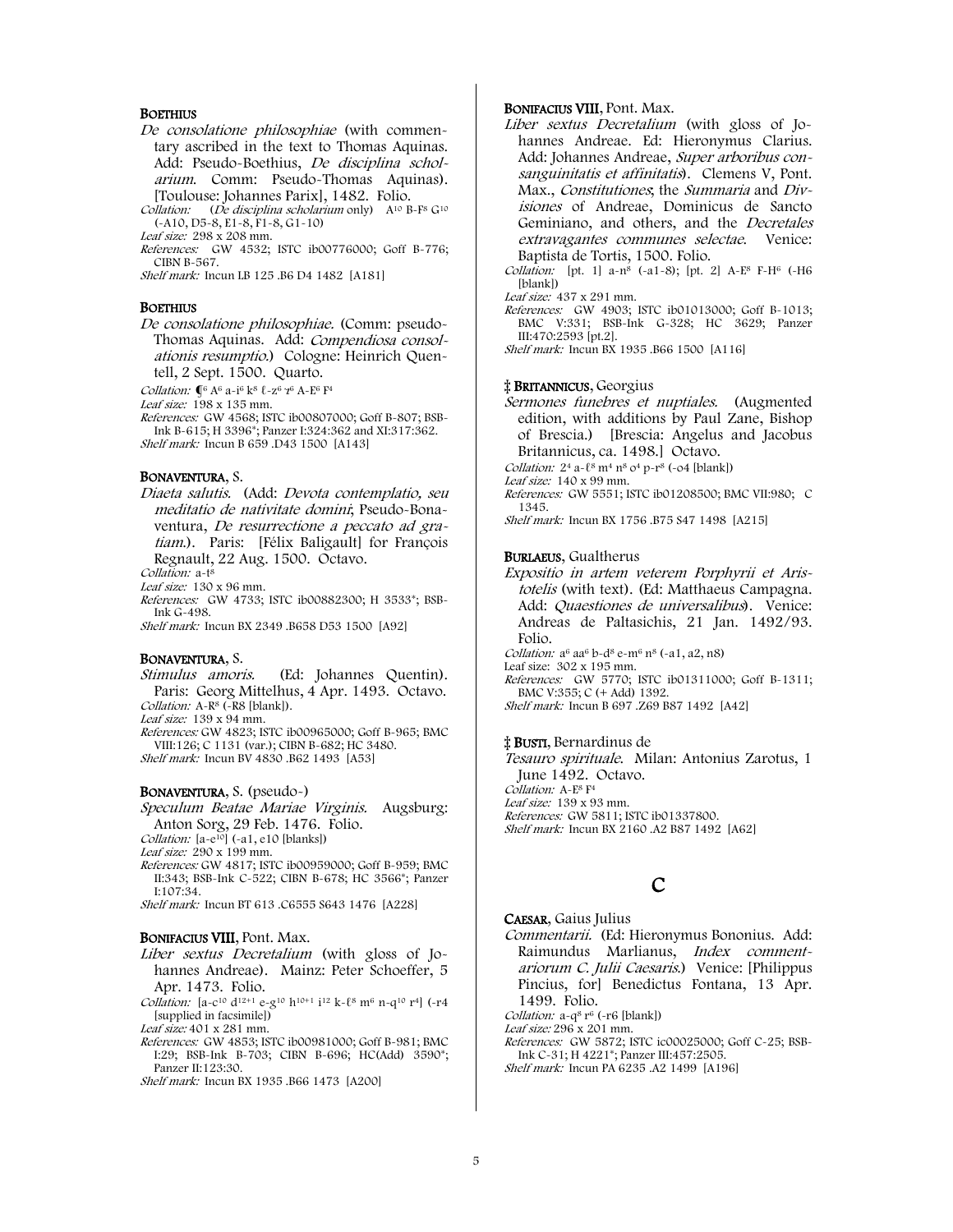#### CAPREOLUS, Helias

De confirmatione Christianae fidei. Brescia: Bernardinus de Misintis, 31 May 1497. Quarto.

Collation: a<sup>6</sup>

Leaf size: 198 x 141 mm.

References: GW 6031; ISTC ic00127000; Goff C-127; BMC VII:991; BSB-Ink C-100; CIBN C-66; HCR 4409; Panzer I:257:103.

Shelf mark: Incun BT 770 .C37 1497 [A80]

#### CARACCIOLUS, Robertus

Opera. (Sermones quadragesimales de poenitentia; Sermo in festo annuntiationis virginis Mariae "Ne timeas Maria"; Sermo de praedestinatorum numero et damnatorum; Sermo de catenis peccatorum; Sermo de spe bona; Sermo de virginitate; Sermo de iudicio pestilentiae; Sermones de adventu; Sermo de sancto Joseph; Sermo de beatitudine; Sermones de divina caritate; Sermones de immortalitate animae; Sermones de timore divinorum iudiciorum; Sermo de morte. Add: Dominicus Bollanus: De conceptione B.V.M.). Venice: Joannes and Gregorius de Gregoriis, de Forlivio, 15 Mar. 1490. Quarto.

Collation:  $a-18 \text{ m}^{10} \text{ n}-z^8 \text{ z}^8 \text{ z}^8 \text{ }\text{28 A-Q^8}$ 

Leaf size: 206 x 148 mm.

References: GW 6042; ISTC ic00134000; Goff C-134; BMC V:341; BSB-Ink C-106; C 1445; CIBN C-77; HC 4464\* = HC 4483; Panzer III:278:1243.

Shelf mark: Incun BX 1756.C28 S47 1490 [A15]

#### † CARCANO, Michael de

Confessionale [Italian]. [Venice: Johannes Hamman, ca. 1490]. Octavo.

Collation: a-b<sup>8</sup>

Leaf size: 148 x 97 mm.

References: GW 0612205N; ISTC ic00190800. Shelf mark: Incun BX 2264 .C37 1490 [A108]

#### CARCANO, Michael de

Sermonarium de decem praeceptis per quadragesimam. Venice: Joannes and Gregorius de Gregoriis, de Forlivio, [for Alexander Calcedonius, between 18 Jan. and 1 Mar.] 1492/93. Quarto.

Collation:  $a-z^8$   $z^8$   $\frac{1}{2}$ <sup>8</sup>  $\frac{1}{2}$ <sup>8</sup>  $R^8$   $B^{12}$   $\chi^4$ 

Leaf size: 211 x 149 mm.

References: GW 6133; ISTC ic00193000; Goff C-193; BMC V:343; BSB-Ink C-149; CIBN C-112; HC 4504\*; Panzer III:313:1482.

Shelf mark: Incun BX 1756.C37 D43 1492 [A23]

#### CARCANO, Michael de

Sermonarium de poenitentia per adventum et quadragesimam. Venice: Nicolaus de Frankfordia, 11 Dec. 1487. Quarto.

Collation:  $\pi^8$  a-y<sup>8</sup> A-F<sup>8</sup> [D3 and D4 reversed]

Leaf size: 206 x 149 mm.

References: GW 6131; ISTC ic00196000; Goff C-196; BMC V:336; BSB-Ink C-145; HC 4506\*; Panzer III:239:979. Shelf mark: Incun BX 1756.C37 P64 1487 [A17]

#### CASSIANUS, Johannes

- De institutis coenobiorum. (Add: Collationes patrum XXIV.). Basel: [Johann Amerbach, after 24 Sept.], 1485. Folio.
- Collation: [10]  $A-B^8$  C<sup>6</sup> D<sup>8</sup> E<sup>6</sup> F-G<sup>8</sup> a-b<sup>8</sup> c-e<sup>6</sup> f<sup>8</sup> g<sup>6</sup> h-i<sup>8</sup> k<sup>6</sup>  $\ell^8$  $m<sup>6</sup>$  n-t<sup>8</sup> v<sup>6</sup> [b4 and b5 supplied in manuscript]

Leaf size: 256 x 177 mm. References: GW 6160; ISTC ic00233000; Goff C-233; BMC III:748; BSB-Ink C-165; CIBN C-127; HC 4562\*; Panzer I:156:50.

Shelf mark: Incun BX 2465 .C34 1485 [A8]

#### CASUS PAPALES, EPISCOPALES ET ABBATIALES. [Rome:

Stephan Plannck, ca. 1492]. Quarto.

Collation: [a4]

Leaf size: 200 x 139 mm.

References: GW 6195; ISTC ic00263500; Panzer II:538: 756.

Shelf mark: Incun BX 2270 .L3 1492 [A169]

#### CAVALCA, Domenico

Specchio di croce. [Venice: Juvenis Guerinus, not after 1476]. Quarto. Collation: a-s8 (-a1, -a3-6, -a8; -r7-8[?]; -s7-8 [blanks]) Leaf size: 194 x 129 mm. References: GW 6414; ISTC ic00343000; Goff C-343; BMC V:219; HCR 4780; Panzer IV:107:299. Shelf mark: BT 200 .C38 1476 [A209]

#### ‡ CAVALCA, Domenico

Specchio di croce. Milan: [Paulus de Suardis], 5 Mar. 1481. Octavo.

Collation: a10 b-m8 n12 [o2] (-a1 [blank], -d1-8, -e1-8, -o1- 2 [blank])

Leaf size: 177 x 124 mm. References: GW 6416; ISTC ic00343600; BMC VI:758; CIBN C-197; HCR 4785; Panzer IX:251:203b.

Shelf mark: Incun BT 200 .C38 1481 [A124]

#### CICERO, Marcus Tullius

Epistolae ad familiares. (Comm: Hubertinus Clericus.) Venice: Andreas Torresanus, de Asula and Bartholomaeus de Blavis, 31 Jan. 1483/1484. Folio.

Collation:  $a-k^8 \ell^{10}$  m<sup>8</sup> mm<sup>8</sup> n-t<sup>8</sup> v<sup>10</sup> x-z<sup>8</sup> A-E<sup>8</sup> F-H<sup>10</sup> (-a1-2; k1, k8; H1, H9-10 [supplied in facsimile])

Leaf size: 302 x 199 mm.

References: GW 6838; ISTC ic00524000; Goff C-524; BMC XII:22; BSB-Ink C-335; CIBN C-366; H 5190\*; Panzer III:191:683.

Shelf mark: Incun PA 6297 .A3 1483 [A109]

#### CICERO, Marcus Tullius

De officiis. (Comm: Petrus Marsus. Add: Laelius, sive de amicitia. Comm: Omnibonus Leonicenus; Cato maior, sive de senectute. Comm: Martinus Phileticus; Paradoxa Stoicorum.) Venice: Bernardinus Rizus, Novariensis and Bernardinus Celerius, 12 Oct. 1484. Folio.

Collation:  $a - 0^8 p - r^6 s^8 t - z^6 \otimes \mathbb{R}(-\mathbb{X}^6$  [blank])

Leaf size: 300 x 214 mm.

References: GW 6954; ISTC ic00601000; Goff C-601; BMC V:400; BSB-Ink C-361; HC 5274\*; Panzer III:206:771. Shelf mark: Incun PA 6278 .A4 M37 1484 [A119]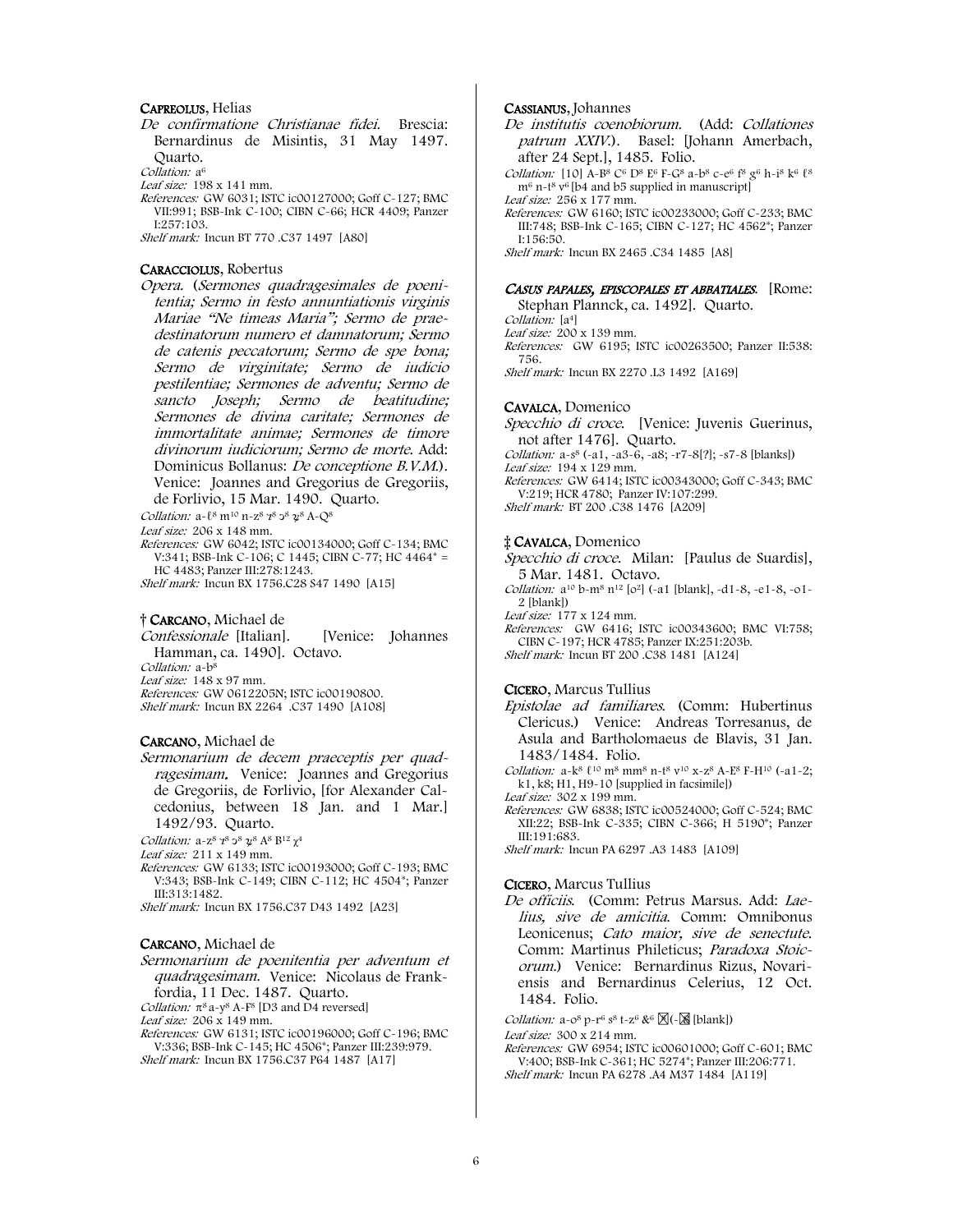### CICERO, Marcus Tullius

De officiis. (Comm: Petrus Marsus. Add: Laelius, sive de amicitia. Comm: Omnibonus Leonicenus; Cato maior, sive de senectute. Comm: Martinus Phileticus; Paradoxa Stoicorum.). Venice: [Philippus Pincius], 10 Dec. 1500. Folio.

Collation: a<sup>8</sup>-t<sup>8</sup> v<sup>6</sup>

Leaf size: 309 x 207 mm.

References: GW 6972; ISTC ic00614000; Goff C-614; BSB-Ink C-380; H 5287\*; Panzer III:479:2663. Shelf mark: Incun PA 6278 .A4 T85 1500 [A2]

#### CICERO, Marcus Tullius

Rhetorica ad C. Herennium. (Comm: Franciscus Maturantius [Mataratius] and Antonius Mancinellus. Add: De inventione [Comm: C. Marius Victorinus].). Venice: Philippus Pincius, 12 Sept. 1500. Folio.

Collation:  $a-z^6$  &  $A^6$  B-C<sup>8</sup> (-d1, d6)

Leaf size: 318 x 213 mm.

References: GW 6732; ISTC ic00685000; Goff C-685; BSB-Ink A-824; CIBN C-473; H 5085\*; Panzer III:475:2636. Shelf mark: Incun PA 6304 .R7 1500 [A28]

#### CLEMENS V, Pont. Max.

Constitutiones (cum apparatu Johannes Andreae). (Add: Johannes XXII, Decretales extravagantes. Gloss: Jesselinus de Cassanis. Ed: Johannes Franciscus de Pavinis.) [Rome: Johannes Bulle, ca. 1478]. Folio.

Collation:  $[a-d^8 e-f^6 g^8 h^6]$  (-[a1]);  $[a-d^8 e-f^6]$  (-[f6]) Leaf size: 408 x 287 mm.

References: GW 7091; ISTC ic00721500; HR 5409 (+H 4556); Panzer IX:319:282b (Johannes).

Shelf mark: Incun KBR 1540 .C55 1478 [A171]

#### ‡ CONFESSIONALE

Confessio brevis et utilis (Modus confitendi secundum S. Augustinum). [Rome: Bartholomaeus Guldinbeck, ca. 1485]. Quarto.

Collation: [a<sup>6]</sup>

Leaf size:  $206 \times 140$  mm.

References: GW 7345; ISTC ic00804300; R 1822. Shelf mark: Incun BX 2261 .C66 1485 [A117]

#### ‡ CULTRIFICIS, Engelbertus

Defensorium privilegiorum fratrum mendicantium. Add: De simonia vitanda. [Louvain]: Johannes de Westfalia, [between 23 Aug. 1479 and 1483]. Quarto.

Collation:  $a-\ell^8$  (- $\ell$ 1-8 [supplied in facsimile])

Leaf size: 207 x 139 mm.

References: GW 7847; ISTC ic00983500; BMC IX: 139; CIBN C-677; HC 5850 = H 5851 + HC 5854; Panzer II:241:1; II:241:2; IV:21:132; IX:241:16b; IX:261:2. Shelf mark: Incun BX 2820 .C85 1479 [A129]

# D

#### DARES PHRYGIUS

De excidio Troiae historia. [Rome: Stephan Plannck, ca. 1488]. Quarto. Collation:  $a^8 b^6$  (-b6 [blank])

Leaf size: 200 x 146 mm. References: GW 7990; ISTC id00042000; Goff D-42; BSB-Ink D-14; H 5959\*. Shelf mark: Incun PA 6379 .D2 1488 [A12]

#### DATUS, Augustinus

Elegantiolae. [Venice: Johannes Rubeus Vercellensis, before 28 Apr. 1488]. Quarto. Collation:  $a - c^8$  (-a1 and c8 [blanks]) Leaf size: 201 x 149 mm. References: GW 8081; ISTC id00073200. Shelf mark: PA 2311 .D38 1488 [A218]

#### DEFECTUS IN MISSA OCCURRENTES. [Rome: Stephan

Plannck, ca. 1492]. Quarto.

Collation: a<sup>6</sup> Leaf size: 197 x 138 mm.

Bound with: Johannes (Heynlin) de Lapide, Resolutorium Dubiorum Circa Celebrationem Missarum Occurrentium (Rome: Eucharius Silber, ca. 1495); Hugo de Sancto Caro, Expositio Missae, seu Speculum Ecclesiae (Rome: Stephan Plannck, ca. 1485); De Util-itate Missae, sive De Missa et Utilitate Eam Dicentium (Rome: Stephan Plannck, ca. 1493); Matheolus Perusinus, De Memoria (Rome: Eucharius Silber, ca. 1492).

References: GW 8239; ISTC id00131000; Goff D-131; C 1940.

Shelf mark: Incun BX 2230 .D44 1492 [A73]

#### DIOMEDES

Ars grammatica. (Add: Phocas, De nomine et verbo; Priscianus, Institutio de nomine, pronomine, et verbo; (Pseudo-) Flavius Caper, De orthographia et latinitate verborum; Agroecius, De orthographia et proprietate et differentia sermonis; Aelius Donatus, [Ars Maior P.2-3] De octo partibus orationis et de barbarism; Maurus Servius Honoratus, Commentarius in artem Donati.) "Venice" [i.e. Milan?: Leonardus Pachel], 10 Mar. 1494. Folio.

Collation: Collation: a-0<sup>6</sup> (-a1 [supplied in facsimile]) Leaf size: 304 x 211 mm.

References: GW 8403; ISTC id00237000; Goff D-237; BMC VI:780; HR 6218; Panzer III:365:1875. Shelf mark: Incun PA 6379 .D35 1494 [A231]

#### DOMINICUS DE SANCTO GEMINIANO

Super sexto Decretalium (II). (Ed: Petrus Albinianus Trecius.) Venice: Johannes de Colonia and Johannes Manthen, 18 Nov. 1477. Folio. Collation: a-e<sup>10</sup> f<sup>8</sup> g-n<sup>10</sup> o<sup>8</sup> p<sup>10</sup> q-r<sup>8</sup> s-t<sup>10</sup> v-x<sup>8</sup> aa-bb<sup>10</sup> cc<sup>8</sup> Leaf size: 420 x 281 mm. References: GW 8647; ISTC id00310000; Goff D-310; BMC V:229; BSB-Ink D-240; HC 7541\*; Panzer III: 126:285. Shelf mark: Incun KBR 1925 .D66 1477 [A187]

‡ DOZOLI, Laurentius and Jacques Buyer

Tractatus Corporis Christi, sive repetitio capituli "Quum Marthae" (Decretal. III 41, 6). Paris: Antoine Caillaut, ca. 1490. Quarto. Collation: a-c<sup>8</sup> Leaf size: 197 x 135 mm. References: GW 9050; ISTC id00362400. Shelf mark: BV 824 .D69 1490 [A219]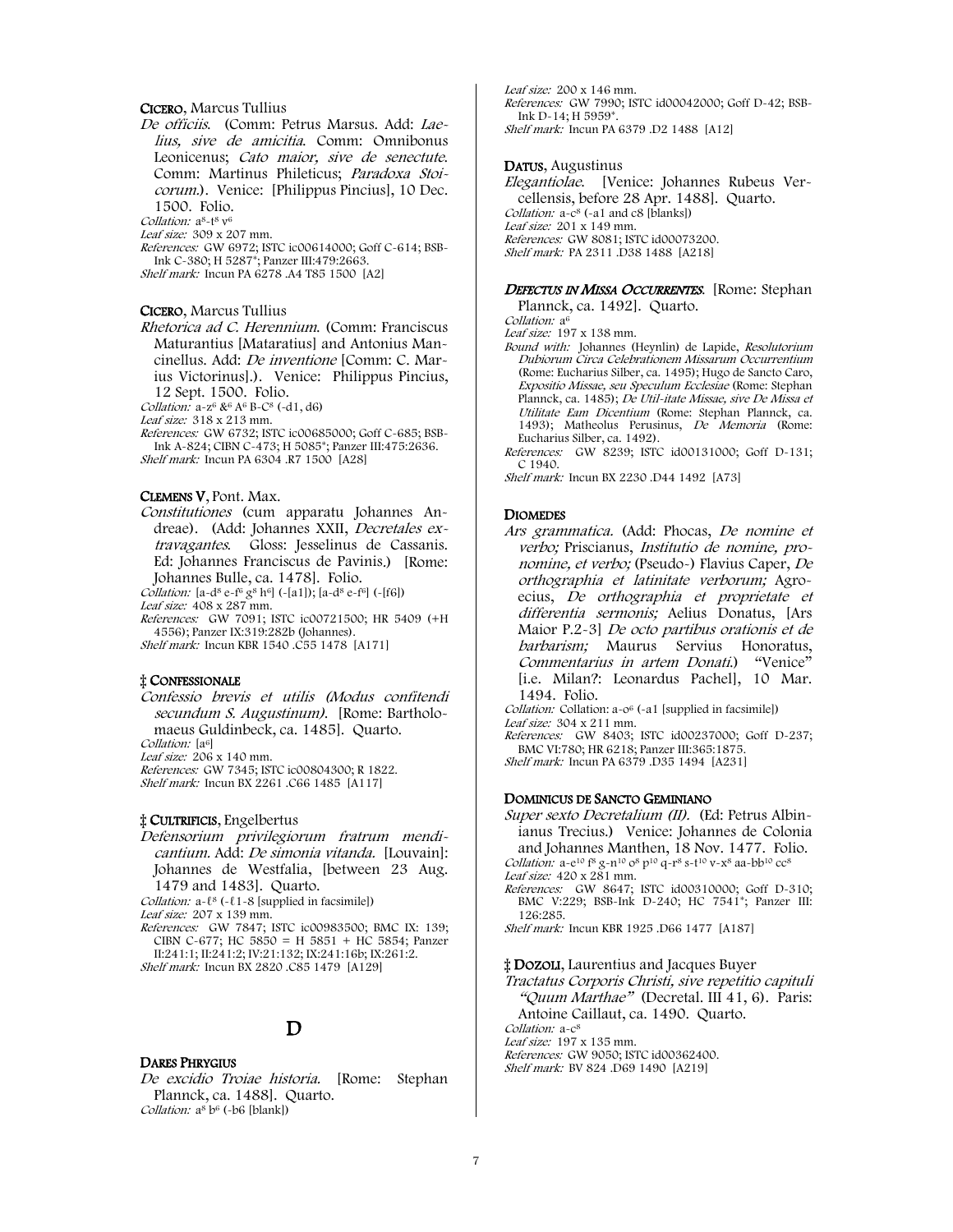#### DUNS SCOTUS, Johannes

Quaestiones in libros I.-IV. Sententiarum. (Ed: Thomas Penketh and Bartholomaeus Bellatus. Venice: Johannes de Colonia and Johannes Manthen, [1477 and 1476?]. Folio.

Collation: [v.3]  $a^{10} b^8 c^{10} d-h^8 i^{10} i^8 k^8 \ell - m^{10} (-a1$  [blank]); [v.4] a-g10 h-i8 k-o10 p-q8 r-z10 ⁊<sup>10</sup> ↄ<sup>8</sup>

Leaf size: 264 x 189 mm.

References: GW 9073; ISTC id00379000; Goff D-379; BMC V:227-228; BSB-Ink D-311, D-313; C 2124 (I); CIBN D-256; HC 6416\*; Panzer III:126:282. Shelf mark: Incun BX 1749.P4 D8 1477 [A11]

#### DURANTI, Guillelmus

Speculum judiciale. With the additions of Johannes Anreae and Baldus de Ubaldis (Add: Berengarius Fredoli, Inventarium Speculi judicalis. Ed: Bernardinus Landrianus). Venice: Baptista de Tortis, 17 Feb. 1493/94; 9 Mar. 1494. Folio.

Collation: [pt. 1]  $a-q^8 r^6$ ; [pt. 2]  $s-z^8 q^8 q^8 Q^8 A-Q^8 R^6$ 

Leaf size: 426 x 284 mm.

References: GW 9159; ISTC id00452000; Goff D-452; BSB-Ink D-367; H 6515\*; Panzer III:335:1639; III:351: 1776.

Shelf mark: Incun KBR 1748 .A3 S64 1494 [A59]

# E

EBRARDI, Udalricus

Modus latinitatis. De orthographia (Add: Regulae de arte dicendi. De accentu. Nomina numeralia. Verba salutationis. [Latin and German]. Nuremberg: Hieronymus Hölzel, 1500. Quarto.

Collation: a-f<sup>8</sup>

Leaf size: 208 x 154 mm.

References: GW 9209; ISTC ie00010000; Goff E-10; BSB-Ink E-19; H 6549\*;.

Shelf mark: Incun PA 2311 .E27 A2 1500 [A101]

#### † ELEGANTIARUM VIGINTI PRAECEPTA. Paris: Michel

Le Noir, 16 Aug. 1493. Octavo. Collation: a-b<sup>8</sup> Leaf size: 122 x 84 mm. References: GW 0029402N ; ISTC ie00032220. Shelf mark: Incun PA 2317 .E43 1493 [A134]

#### EPHREM SYRUS

Sermones. (Tr: Ambrosius Traversarius.) Florence: Antonio de Bartolommeo Miscomini, 23 Aug. 1481. Folio. Collation: [2] a- $\ell^8$ 

Leaf size: 210 x 158 mm.

References: GW 9331; ISTC ie00045000; Goff E-45; BMC VI:636; BSB-Ink E-69; HC 6599\*; Panzer I:409:46. Shelf mark: Incun BR 65 .E632 1481 [A221]

#### EPISTOLA DE MISERIA CURATORUM. [Leipzig: Conrad

Kachelofen, ca. 1489]. Quarto. Collation: [a<sup>8]</sup> Leaf size: 200 x 143 mm. References: GW 9344; ISTC ie00051000; Goff E-51. Shelf mark: Incun BV 4009 .E65 1489 [A202]

#### EPISTOLAE DIVERSORUM PHILOSOPHORUM, ORA-TORUM, RHETORUM [Greek]

<sup>Ἐ</sup>πιστολαὶ διαφόρων φιλοσόφων ῥητόρων σοφιστῶν. (Ed: Marcus Musurus.). Venice: Aldus Manutius, Romanus, not before 17 Apr. 1499. Quarto.

Collation: (part 2):  $\alpha$ -ε<sup>8</sup> ζ-η<sup>6</sup> θ-ρ<sup>8</sup> σ<sup>6</sup>

Leaf size: 186 x 136 mm.

References: GW 9367; ISTC ie00064000; Goff E-64; BMC V:560; BSB-Ink E-86; HC 6659\*; Panzer III:460:2521. Shelf mark: Incun PA 3487 .E4 1499 [A50]

#### EUSEBIUS CAESARIENSIS

De evangelica praeparatione. (Tr: Georgius Trapezuntius; Ed: Hieronymus Bononius). Venice: Bernardinus Benalius, 31 May 1497. Folio.

Collation: a<sup>10</sup> b<sup>8</sup> c<sup>6</sup> d-m<sup>8</sup> n-0<sup>6</sup> (-06 [supplied in facsimile]) Leaf size: 306 x 207 mm.

References: GW 9444; ISTC ie00122000; Goff E-122; BMC V:376; BSB Ink E-118; HC 6706\*; Panzer III:417:2230. Shelf mark: Incun BR 65 .E73 D4 1497 [A58]

# F

#### FERRERIUS, Vincentius, S.

Sermones de tempore et de sanctis. Lyons: Johannes Trechsel, 1490. Quarto.

Collation: [Part 3]:  $R_6$  AA-PP<sup>8</sup> QQ<sup>10</sup> (-QQ10 [blank])

- Leaf size: 183 x 131 mm.
- References: GW 9839; ISTC if00133000; Goff F-133; C 2473, 2474; HC(Add) 7006; Panzer I:543:99. Shelf mark: Incun BX 1756 .V56 S47 1490 [A156]

#### FERRERIUS, Vincentius, S.

Sermones de tempore et de sanctis. Lyons: Johannes Trechsel, 1493. Quarto.

Collation: [Part 1]:  $s t^{10}$  a-z<sup>8</sup>  $t^{8}$   $\circ$ <sup>8</sup> (-e-f<sup>8</sup>, k<sup>8</sup>); [Part 2]: 2-4<sup>8</sup> aa-zz8 AA-HH8 (-dd-gg8, qq8, xx-zz8, EE8; [Part 3]: ℞<sup>6</sup> AA-PP8 QQ10 (-GG-II8,PPP8, QQ10 [blank])

Leaf size: 196 x 130 mm. References: GW 9842; ISTC if00135000; Goff F-135; BMC

VIII:294; C 2468 (I), 2471 (II). Shelf mark: Incun BX 1756 .V56 S47 1493a [A216]

#### FERRERIUS, Vincentius, S.

Sermones de tempore et de sanctis. Strassburg: [Printer of the 1483 Jordanus de Quedlinburg (Georg Husner)], [part 1] 1493; [part 3] 31 Jan. 1494. Quarto.

Collation: [pt. 1]: a-b<sup>8</sup> c-q<sup>6, 8</sup> r-z<sup>6</sup> A-F<sup>6</sup> G<sup>8</sup> [1-5]<sup>10</sup> (-G8, -10 [blanks]); [pt. 3]:  $\S^6$  a-h<sup>8, 6</sup> i-v<sup>8</sup> (-v8 [blank]) Leaf size: 289 x 204 mm.

References: GW 9841; ISTC if00136000; Goff F-136; BSB-Ink F-90; H 7009\*; Panzer I:50:246 and I:53: 275.

Shelf mark: Incun BX 1756 .V56 S47 1493 [A121]

#### FERRERIUS, Vincentius, S.

Sermones de tempore et de sanctis. (Add: Franciscus Castillioneus, Vita S. Vincentii Ferrerii; Petrus Ransanus, Carmen in laudem S. Vincentii Ferrerii.). Venice: Jacobus Pentius, de Leuco, for Lazarus de Soardis, de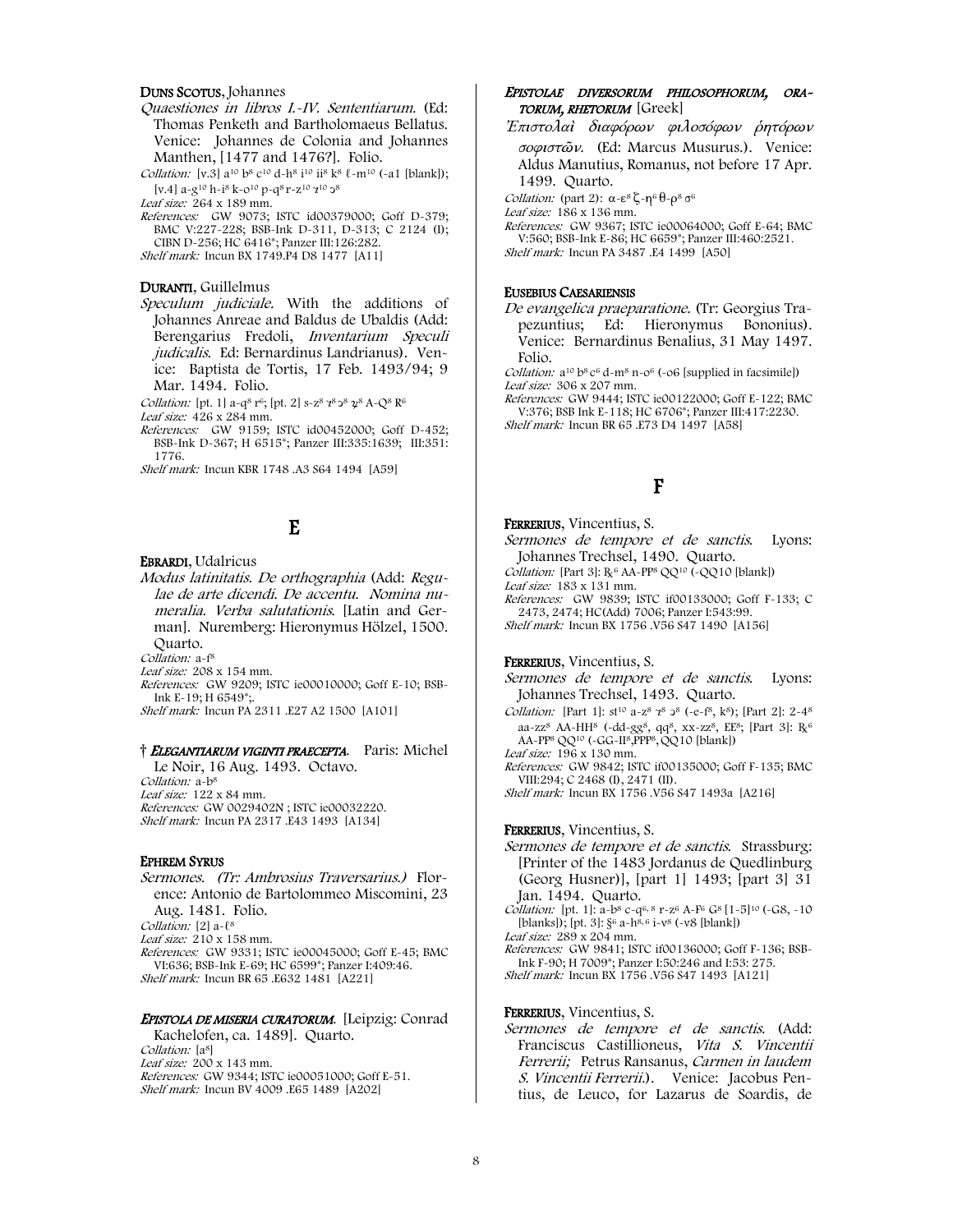Saviliano, [part 1] 26 Sept. 1496; [part 2] 25 July 1496; [part 3] 12 Nov. 1496. Quarto.

Collation: [pt. 1]: a-z<sup>8</sup> 7<sup>8</sup> (lacks a<sup>8</sup> [1-5]<sup>10</sup>); [pt. 2]: 2<sup>10</sup> aa-yy<sup>8</sup> AA-GG<sup>8</sup> HH<sup>4</sup>; [pt. 3]  $\alpha^8$  AAA-PPP<sup>8</sup> OOO<sup>6</sup>

Leaf size: 193 x 141 mm.

References: GW 9843; ISTC if00137000; Goff F-137; BMC V:564, XII 40; BSB-Ink F-91; HC 7010\*; Panzer III: 401:2124.

Shelf mark: Incun BX 1756 .V56 S47 1496 [A29]

#### FESTUS, Sextus Pompeius

De verborum significatione. [Parma: Printer of Hieronymus, Epistolae, 1480]. Folio. Collation:  $a-b^8 c-g^6 h^8 (-a4-5, g1-6, h1-8)$ Leaf size: 288 x 198 mm. References: GW M27225 (2); ISTC in00267000; Goff N-267 (2); BMC VII:942; BSB-Ink F-109; HC 11903\*; Panzer II:353:18 (2). Shelf mark: Incun PA 6385 .F4 1480 [A52]

## ‡ FONSECA, Alonso, Bishop of Osma

[Bula de indulgencias a favor de la catedral de Burgo de Osmal [Pamplona: Arnaldo Guillén, de Brocar, 1498] Broadside. Collation: [a<sup>1]</sup> Leaf size:  $295 \times 221$  mm. References: GW 0125980N; ISTC if00240380. Shelf mark: Incun BX 2280 .S68 F66 1498 [A98]

#### FORMULARIUM DIVERSORUM CONTRACTUUM.

Bologna: Benedictus Hectoris, 31 Aug. 1499. Folio. Collation: a-0<sup>6</sup> p<sup>4</sup>

Leaf size: 273 x 202 mm.

References: GW 10196; ISTC if00252000; Goff F-252; BSB-Ink F-202; H 7274\*; Panzer I.239.271. Shelf mark: Incun KJA 150 .F67 1499 [A158]

## G

#### ‡ GAGUINUS, Robertus

Ars versificatoria. Carmina diversa. [Paris]: Pierre Levet, [ca. 1488]. Quarto.

Collation:  $a-d^8 e^6$  (-a1, -e6 [blank])

Leaf size: 193 x 135 mm.

Bound with: Gaguinus, De Puritate Conceptionis B.V.M. In Conceptione Mariae Virginis Officium (Paris: Félix Baligault, ca. 1495).

References: GW 10443; ISTC ig00006880; C 2615. Shelf mark: Incun PA 8520 .G13 A6 1488 [A163]

#### GAGUINUS, Robertus

#### De puritate conceptionis B.V.M. In concepttione Mariae virginis officium. [Paris]: Félix Baligault, [ca. 1495-1496]. Quarto.

Collation: A-B<sup>8</sup> (-A1)

Leaf size: 193 x 135 mm.

Bound with: Gaguinus, Ars versificatoria. Carmina diversa (Paris: Pierre Levet, ca. 1488).

- References: GW 10461; ISTC ig00024000; Goff G-24; BMC VIII:178; C 2607.
- Shelf mark: Incun PA 8520 .G13 A6 1495 [A164]

#### GAIETANUS DE THIENIS

Expositio in Aristotelem De anima, De sensu agente, De sensibilibus communibus et de intellectu. (Add: Johannes de Janduno, De substantia orbis Averrois.) Venice: Bonetus Locatellus, for Octavianus Scotus, 23 Dec. 1493. Quarto. Collation:  $[2]$  A-T<sup>6</sup> (-A1, T6)

Leaf size: 314 x 218 mm.

References: GW M45954; ISTC ig00027000; Goff G-27; BSB Ink C-36; HC 15504; Panzer III:332:1623. Shelf mark: Incun PA 3902 .T54 1493 [A224]

#### GELLIUS, Aulus

Noctes Atticae. Venice: Bernardinus de Choris, de Cremona and Simon de Luere, 13 Aug. 1489. Folio. Collation:  $a^6 b^4 c - a^8 r^{10}$  (-a1, r10) Leaf size: 297 x 205 mm.

References: GW 10598; ISTC ig00123000; Goff G-123; BMC V:464; BSB-Ink G-66; H 7522\*. Shelf mark: Incun PA 6390 .A2 1489 [A13]

#### GELLIUS, Aulus

Noctes Atticae. Venice: Philippus Pincius, 15 July 1500. Folio. Collation: A<sup>10</sup> B-P<sup>8</sup> O<sup>6</sup> Leaf size: 295 x 210 mm. References: GW 10602; ISTC ig00127000; Goff G-127; BMC V 499; BSB-Ink G-69; HC 7527; Panzer III: 475:2635. Shelf mark: Incun PA 6390 .A2 1500 [A84]

#### GENAZANO, Marianus de

Oratio coram Innocentio VIII dominica tertius adventus habita. [Rome: Stephan Plannck, after 19 Dec. 1487]. Quarto. Collation: [a<sup>6]</sup> Leaf size: 191 x 134 mm. References: GW M02371; ISTC ig00128000; Goff G-128;

BMC IV:88; BSB-Ink M-173; H 7553\*; Panzer II:492: 417. Shelf mark: Incun BX 1756 .G46 O72 1487 [A207]

#### GERARDUS DE ZUTPHANIA

De spiritualibus ascensionibus. (Add: David de Augusta, De exterioris et interioris hominis compositione Lib. II, 1 (De quatuor in quibus incipientes deo servire debent esse cauti); Thomas à Kempis, Meditationes de vita Christi; Bertholdus, Horologium devotionis circa vitam Christi.) [Strassburg: Johann Prüss, ca. 1488-1493]. Octavo.

Collation:  $[A]^8$  B-N<sup>8</sup> [4] O-Z<sup>8</sup> Aa-Dd<sup>8</sup> (-A1, A8 [supplied in facsimile])

Leaf size: 133 x 92 mm.

- References: GW 10688; ISTC ig00176000; Goff G-176; BMC I:126; BSB-Ink G-126; C 3954; HC 16294\*.
- ⁂ This copy lacks Horologium devotionis circa vitam Christi.

Shelf mark: Incun BX 2349 .Z47 1488 [A149]

#### GERSON, Johannes

De custodia linguae et corde bene ruminanda. [Speyer: Johann and Conrad Hist, ca. 1483]. Quarto. Collation: [a<sup>8]</sup> (a1, a8 blank)

Leaf size: 200 x 142 mm.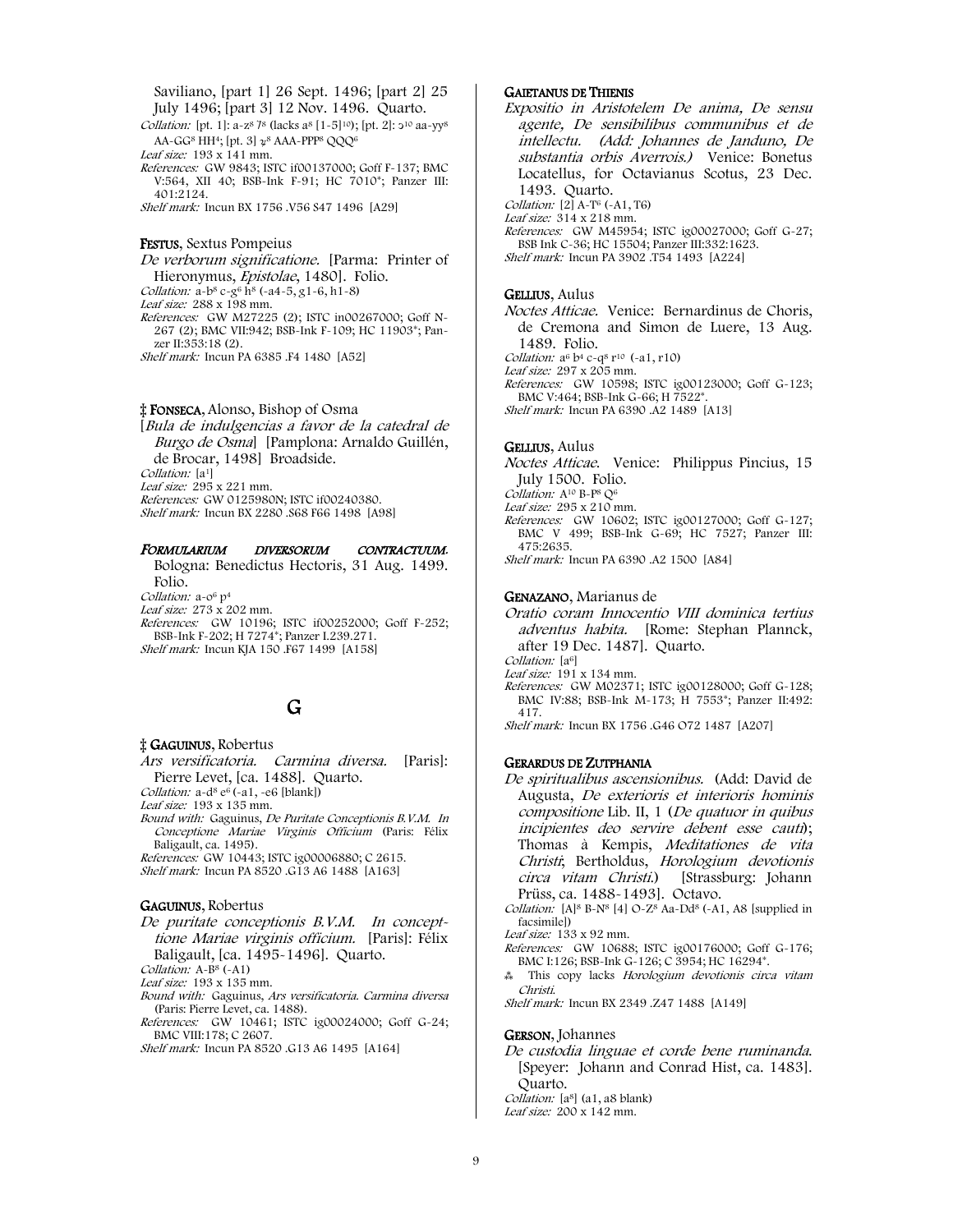References: GW 10762; ISTC ig00220000; Goff G-220; BMC II:502; BSB-Ink G-192; H 7686\*. Shelf mark: Incun BX 890.G38 D437 1483 [A26]

#### GERSON, Johannes

De passionibus animae. [Paris: Pierre Poulhac, ca. 1495]. Octavo.

Collation: a-b<sup>8</sup> c<sup>4</sup> Leaf size: 136 x 93 mm.

References: GW 10802; ISTC ig00249500; Goff G-249a. Shelf mark: Incun BV 4597.3 .G47 1495 [A173]

#### GREGORIUS I, Pont. Max.

Dialogorum libri quattuor. [Italian] (Add: Paulus Diaconus: Vita S. Gregorii [Italian].). Venice: Andreas Torresanus, de Asula, 20 Feb. 1487. Quarto. Collation: A-M<sup>8</sup> N<sup>6</sup>

Leaf size: 202 x 149 mm.

References: GW 11411; ISTC ig00413000; Goff G-413; BMC V:308; BSB-Ink G-304; HCR 7977; Panzer III: 239:980.

Shelf mark: Incun BR 65.G53 D53 1487 [A14]

#### GREGORIUS I, Pont. Max.

- Moralia, sive Expositio in Job. Basel: Nicolaus Kesler, 1496. Folio.
- Collation: 1-36 a-z6 A-P6 Q-R8 S6 A6 U-Z6 AA-GG6 HH8 II-KK<sup>6</sup> LL<sup>4</sup>

Leaf size: 314 x 214 mm.

References: GW 11434; ISTC ig00432000; Goff G-432; BMC III:772; BSB-Ink G-320; HC 7934\*; Panzer I: 179:198.

Shelf mark: Incun BS 1415.3 .G74 1496 [A21]

#### GREGORIUS I, Pont. Max.

Pastorale, sive Regula pastoralis. Basel: [Michael Furter], 15 Feb. 1496. Quarto.

Collation:  $A - F^{8.4}$  G<sup>6</sup> ( $-G6$  [blank])

Leaf size: 194 x 141 mm.

- References: GW 11447; ISTC ig00441000; Goff G-441; BMC III:783; BSB-Ink G-328; H 7988\*; Panzer I:
- 180:203. Shelf mark: Incun BR 65 .G53 R44 1496 [A60]

#### GREGORIUS IX, Pont. Max.

- Decretales cum glossa. (Comm: Bernardus Parmensis. Add: Hieronymus Clarius.) Venice: Baptista de Tortis, 10 Oct. 1496. Folio.
- Collation: [4] a-z<sup>8</sup>  $7^8$   $3^8$   $2^8$  A-E<sup>8</sup> EE<sup>8</sup> F-L<sup>8</sup> (-b4 [supplied in facsimile])

Leaf size: 399 x 270 mm.

References: GW 11493; ISTC ig00474000; Goff G-474; BMC V:329; BSB-Ink G-360, G-361, G-362; HC(Add) 8035\*; Panzer III:390:2051.

Shelf mark: Incun KBR 1502.2 .D43 1496a [A132]

#### GRITSCH, Johannes

Quadragesimale. Venice: Lazarus de Soardis, de Saviliano, 21 Mar. 1495. Octavo.

Collation:  $[2-4, 6-7 (=16$  leaves)]  $a-z^8 z^8 z^8 x^8 A-G^8 H^4$ 

Leaf size: 168 x 119 mm.

References: GW 11558; ISTC ig00506000; Goff G-506; BSB-Ink G-408; HC 8079; Panzer III:381:1978. Shelf mark: Incun BV 4277 .G758 1495 [A141]

#### GUIDO DE MONTE ROCHEN

Manipulus curatorum. Rome: [Eucharius Silber], 5 Nov. 1485. Quarto.

Collation:  $[a-k^8 \ell^{10} \text{m}^4]$  (~ $\ell$ 10, m4 [blanks]) Leaf size: 212 x 145 mm. References: GW 11811; ISTC ig00589000; Goff G-589; HR 8192; Panzer II:488:393. Shelf mark: Incun BX 1913 .G83 1485 [A199] ‡ GUIDO DE MONTE ROCHEN Manipulus curatorum. Paris: Pierre Levet, 17

June 1488. Quarto. Collation: a-m8 n4 (-a1) Leaf size: 191 x 134 mm. Bound with: Nicolaus de Clamengiis, Filio prodigo, Paris: Guy Marchant, ca. 1490. References: GW 11753; ISTC ig00594720. Shelf mark: Incun BX 1913 .G83 1488 [A127]

#### ‡ GUIDO DE MONTE ROCHEN

Manipulus curatorum. [Poitiers: Jean Bouyer and Guillaume Bouchet], 1 June 1495. Octavo. Collation:  $[a]$ -c<sup>8</sup> D-X<sup>8</sup> (-X1; -X8 [blank]) Leaf size: 122 x 86 mm. References: GW 11767; ISTC ig00604600. Shelf mark: Incun BX 1913 .G83 1495 [A99]

# H

‡ HEROLT, Johannes

Sermones Discipulii de tempore et de sanctis cum promptuario exemplorum et miraculis Beatae Mariae Virginis. [Lyons: Nicolaus Philippi], 1487. Quarto.

*Collation:*  $1-3^8$  a-r<sup>8</sup>  $1^8$   $1^8$  s-y<sup>8</sup> AA-GG<sup>8</sup> aa-gg<sup>8</sup> hh<sup>12</sup> ii-xx<sup>8</sup>  $(-\text{h}h12, \text{ii-xx}^8)$ 

Leaf size: 235 x 166 mm.

References: GW 12361; ISTC ih00113850; BMC VIII:420; HC 8494; Panzer IV:44:345. Shelf mark: BV 4254 .L38 H472 1487 [A214]

#### ‡ HEROLT, Johannes

Sermones Discipulii de tempore et de sanctis cum promptuario exemplorum et miraculis Beatae Mariae Virginis. [Lyons: Jean Du Pré (printer of Lyons), ca. 1490-1493]. Quarto.

Collation:  $\bar{a}$ - $\bar{c}$ <sup>8</sup> a- $z$ <sup>8</sup> aa-z $z$ <sup>8</sup> AA-GG<sup>8</sup> HH<sup>6</sup> (- $\bar{a}$ 1-2, 7-8; -HH1, -HH6 [blank])

Leaf size: 206 x 140 mm.

References: GW 12376; ISTC ih00116200. Shelf mark: BV 4254 .L38 H472 1490 [A95]

#### ‡ HEROLT, Johannes

Sermones Discipulii de tempore et de sanctis cum promptuario exemplorum et miraculis Beatae Mariae Virginis. Lyons: [Perrinus Lathomi?], 17 Sept. 1495. Quarto.

Collation:  $\bar{a}-\bar{b}^8$   $\overline{M}$  a-z<sup>8</sup> aa-ff<sup>8</sup> A-H<sup>8</sup> AA-LL<sup>8</sup> MM<sup>10</sup> (- $\bar{a}1$ , -MM1, -MM10 [blank])

Leaf size:  $176 \times 133$  mm.

References: GW 12380; ISTC ih00119500; R 1536.

Shelf mark: Incun BV 4254 .L38 H472 1495 [A177]

#### HEROLT, Johannes

Sermones super epistolas dominicales. [Cologne: Heinrich Quentell, ca. 1480]. Folio.

Collation: A-D8 E-G6 H-P8,6 Q-R6 (-A1; -A8 [supplied in facsimile]; -R6 [blank])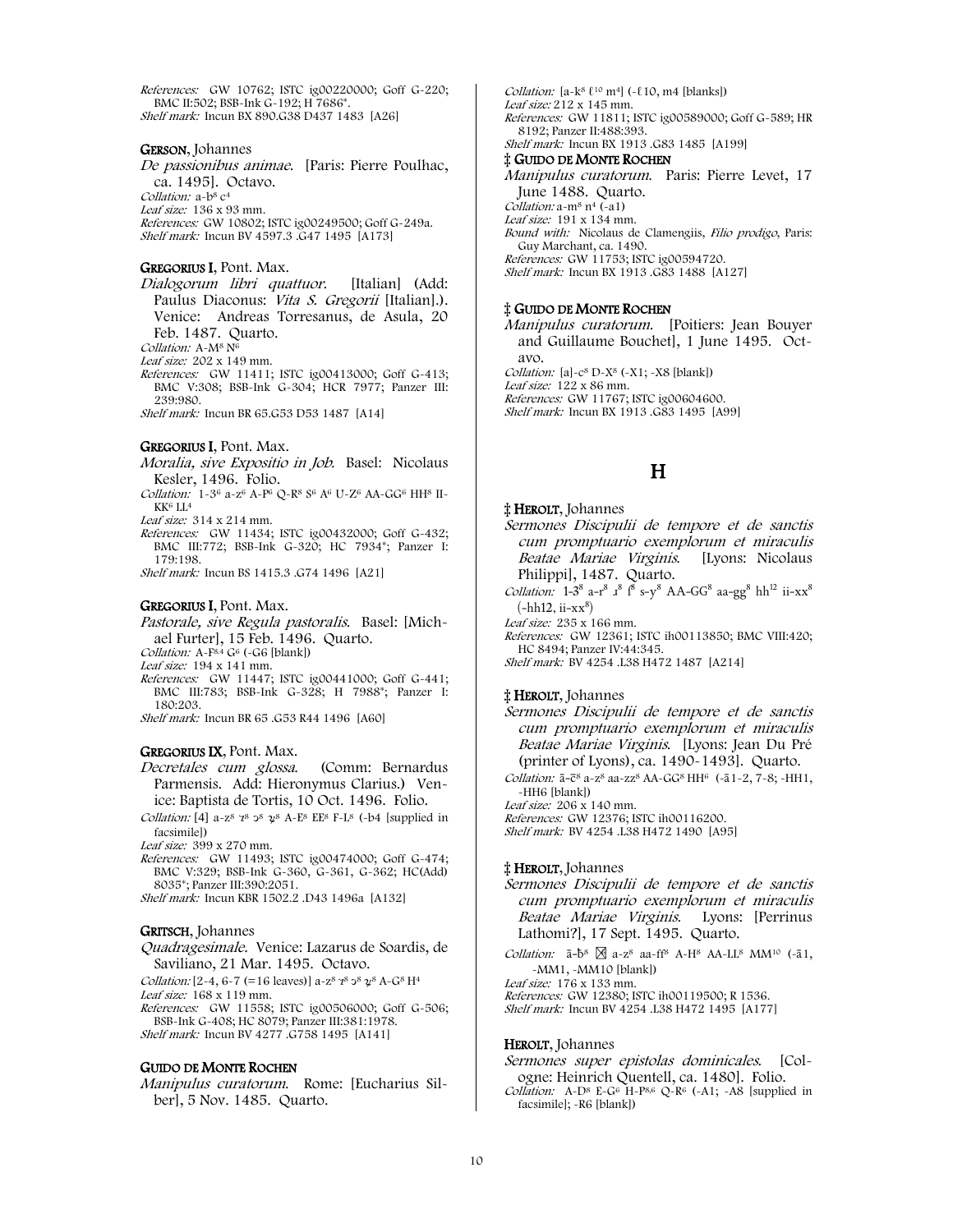Leaf size: 266 x 185 mm. References: GW 12336; ISTC ih00127000; Goff H-127; BMC I:265; C 2937=C 2938; CIBN H-72. Shelf mark: Incun BV 4254 .L38 H47 1480 [A82]

#### **HIERONYMUS**

Aureola ex floribus S. Hieronymi contexta. (Add: Vita et transitus Hieronymi, i.e.: Eusebius Cremonensis, Epistola de morte Hieronymi; Aurelius Augustinus, S., Epistola de magnificentiis Hieronymi; Cyrillus, De miraculis Hieronymi.). [Milan]: Philippus de Lavagnia, 28 Nov. 1475. Octavo.

Collation:  $[a-m^8 n^{6-1} o - v^8 *^2]$ 

Leaf size: 185 x 125 mm.

References: GW M07937; ISTC ih00157000; Goff H-157; BMC VI:702; CIBN H-93; HC(+Add)R 8588; Panzer II: 20:43.

Shelf mark: Incun BR 65 .J473 A97 1475 [A91]

#### **HIERONYMUS**

Epistolae. (Add: Lupus de Oliveto [Olmeto], Regula monachorum ex Epistolis Hieronymi). [Venice: Doninus Pincius, not before 1502]. Folio.

Collation:  $(2,3)^6$  a-v<sup>8</sup> x<sup>4</sup> A-Z<sup>8</sup> AA-CC<sup>8</sup> DD<sup>6</sup> EE<sup>8</sup> FF<sup>6</sup>

Leaf size: 291 x 203 mm.

References: GW XI Sp.; ISTC ih00177000; Goff H-177; BSB-Ink H-256; H 8564\*.

Shelf mark: Incun BR 65 .J473 E65 1500 [A64]

#### ‡ HIERONYMUS

Vitae sanctorum patrum, sive Vitas patrum [Italian]. (Tr: Domenico Cavalca. Add: Johannes Moschus, Pratum [Italian]. Tr: Feo Belcari). Venice: Simon Bevilaqua, 12 July 1494. Folio.

Collation: a-t<sup>8</sup> u<sup>6</sup> (-a4-5, b1-8, c1, n8, u1)

Leaf size: 293 x 197 mm.

References: GW M50939; ISTC ih00233500; R 1537. Shelf mark: Incun BR 1705 .A2 V52 1494 [A170]

#### HILARIUS, Episcopus Pictaviensis

De trinitate contra Arianos. (Ed: Georgius Cribellus. Add: Aurelius Augustinus, De trinitate.) Milan: Leonardus Pachel, 1489. Folio.

Collation:  $[a^2]$  A-G<sup>8</sup> H-I<sup>6</sup> AA-BB<sup>8</sup> a-k<sup>8</sup> (-k8 [blank]) Leaf size: 295 x 206 mm.

References: GW 12472; ISTC ih00269000; Goff H-269; BMC VI:777; BSB-Ink H-273; CIBN H-140; H 8666\*; Panzer II:59:318 and IV:358:318.

Shelf mark: Incun BR 65 .H55 D4 1489 [A227]

### HOMILIARIUS DOCTORUM DE TEMPORE ET DE SANCTIS

A PAULO DIACONO COLLECTUS. (Ed: Johann Ulrich Surgant). Basel: Nicolaus Kesler, 30 Sept. 1493. Folio.

Collation: a-z<sup>6</sup> aa-cc<sup>6</sup> dd-ee<sup>8</sup>; A-L<sup>6</sup> M<sup>10</sup> (-a1, M6-M10) Leaf size: 304 x 205 mm.

References: GW 12929; ISTC ih00317000; Goff H-317; BMC III:770; BSB-Ink H-325; HC 8791\*; Panzer I: 173:154.

Shelf mark: Incun BX 1756 .A2 H62 1493 [A47]

**‡HORAE: AD USUM PARISIENSEM.** [Paris: Etienne Jehannot], for Jean Poitevin, 15 May 1498. Octavo.

Collation:  $a^{-18}$  K<sup>8</sup> k-m<sup>8</sup> (-a1, 2, 8; -b8; -c8; -d/e 6ff; -f3; g6; -K1, 2ff; -k?) Leaf size: 168 x 108 mm. References: GW 13215; ISTC ih00353500; BMC VIII:196; C 3097.

Shelf mark: Incun BX 2080 .P37 1498 [A97]

#### HORAE: AD USUM ROMANUM. [Naples]: Matthias

Moravus, 3 Oct. 1487. Sextodecimo. Collation:  $[A]^{10}$  a-m<sup>8</sup> (-[A]10, f1, h2,  $\ell$ 8, m1, m7-8) Leaf size: 93 x 63 mm. References: GW 13340; ISTC ih00357930; Goff O-38. Shelf mark: Incun BX 2080 .R66 1487 [A172]

#### HORATIUS FLACCUS, Quintus

- Opera (Ed. and comm: Christophorus Landinus). Venice: Reynaldus de Novimagio, 6 Sept. 1483. Folio.
- *Collation:*  $a n^6 A I^6 L O^6 P^8$  ( $-a1$  [blank],  $-a6$  [supplied in facsimile])

Leaf size: 291 x 197 mm.

References: GW 13460; ISTC ih00449000; Goff H-449; BSB-Ink H-364; CIBN H-278; HC 8882\*; Panzer III: 190:673.

Shelf mark: Incun PA 6393 .A2 1483 [A85]

#### HUGO DE SANCTO CARO

Expositio missae, seu Speculum ecclesiae. (Add: Speculum sacerdotum.) [Paris: Ulrich Gering, ca. 1480.] Quarto.

Collation: a<sup>8</sup> b<sup>10</sup> Leaf size: 193 x 135 mm.

References: GW 13598; ISTC ih00517000; Goff H-517; BMC VIII:26; BSB-Ink H-421; CIBN H-318; HC 8978\*. Shelf mark: Incun BX 2230 .H84 1480 [A222]

#### HUGO DE SANCTO CARO

Expositio missae, seu Speculum ecclesiae. [Rome: Stephan Plannck, ca. 1492.] Quarto. Collation: a<sup>6</sup> b<sup>4</sup>

Leaf size: 197 x 138 mm.

- Bound with: Johannes (Heynlin) de Lapide, Resolutorium Dubiorum Circa Celebrationem Missarum Occurrentium (Rome: Eucharius Silber, ca. 1495); Defectus in Missa Occurrentes (Rome: Stephan Plannck, ca. 1492); De Utilitate Missae, sive De Missa et Utilitate Eam Dicentium (Rome: Stephan Plannck, ca. 1493); Math-
- eolus Perusinus, De Memoria (Rome: Eucharius Silber, ca. 1492). References: GW 13591; ISTC ih00519000; Goff H-519;
- CIBN H-319; R 218.

Shelf mark: Incun BX 2230 .H84 1492 [A72]

#### ‡ HUGO DE SANCTO CARO

- Expositio missae, seu Speculum ecclesiae. (Add: Speculum sacerdotum.) [Lyons: Michel Topié? ca. 1499.] Octavo.
- Collation:  $a-b^8$  (-b1, b2, b7 [supplied in facsimile], -b8 [blank])

Leaf size: 140 x 96 mm.

References: GW 13618; ISTC ih00527600.

Shelf mark: Incun BX 2230 .H84 1499 [A230]

## I

IMITATIO CHRISTI. Milan: Leonardus Pachel, July 1488. Octavo. Collation: a-i<sup>8</sup> k<sup>4</sup>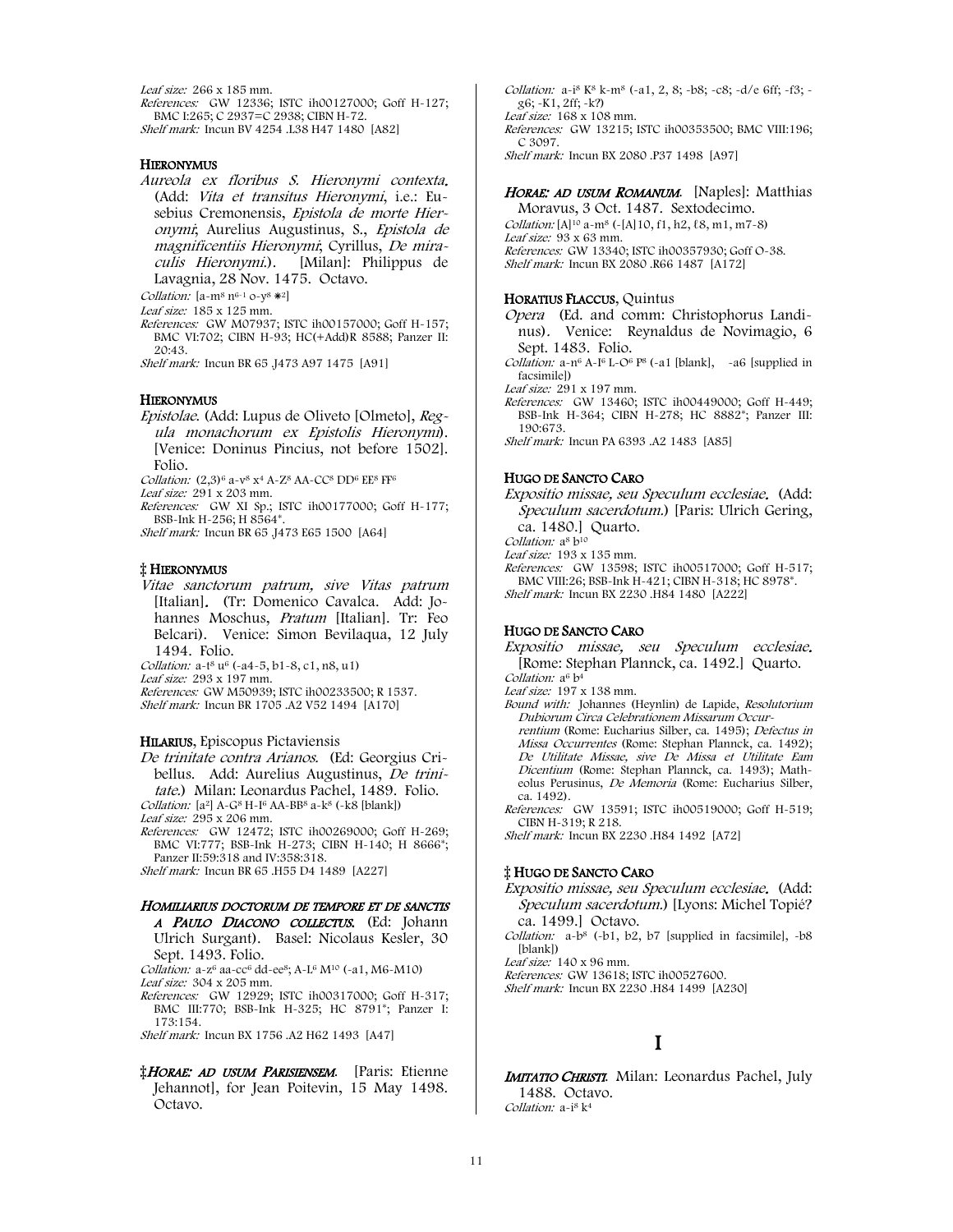Leaf size: 150 x 106 mm.

- Bound with: Meditationes in Passionem Jesu Christi (Milan: Leonardus Pachel, ca. 1488).
- References: GW M46764; ISTC ii00018000; Goff I-18; BMC VI:777; BSB-Ink T-176; CIBN T-236; HC(Add) 9096\*; Panzer II:57:300.

Shelf mark: Incun BX 2180 .A1 1488b [A31]

#### IMITATIO CHRISTI. (Add: Johannes Gerson, De meditatione cordis.) Paris: Philippe Pigouchet, 15 July 1492. Octavo.

Collation: a-m8

- Leaf size: 132 x 89 mm.
- Bound with: Alphabetum divini amoris (Paris: Georg Mittelhus, 17 Apr. 1493).
- References: GW M46796; ISTC ii00025000; Goff I-25; BSB-Ink T-179; CIBN T-242; HC 9104; Panzer II:297:230.

Shelf mark: Incun BX 2180 .A1 1492 [A166]

# **IMITATIO CHRISTI** [Italian]. [Florence: Barto-

lommeo di Libri, before Sept. 1495. Quarto.

Collation: [4] a-i<sup>8</sup> k<sup>10</sup>

Leaf size: 180 x 122 mm.

References: GW M46857; ISTC ii00053500; Goff I-49; BMC VI:655; CIBN T-259; CR 3249.

Shelf mark: Incun BX 2180 .A1 1495 [A174]

#### INFIRMORUM VISITATIO

Tractatus brevis et utilis pro infirmis visitandis. Passau: Benedictus Mayr and Johann Alakraw, 14 Nov. 1482. Quarto.

Collation: (ABC)<sup>6</sup>

- Leaf size: 191 x 140 mm.
- References: GW M12065; ISTC ii00076000; Goff I-76; BMC II:614; BSB-Ink T-431; HC(+Add)R 9182; Panzer II:360:2.

Shelf mark: Incun BV 4335 .I54 1482 [A86]

#### INNOCENTIUS VIII, Pont. Max.

Bulla 6 Jan. 1484/85 "Sacrosanctam matrem ecclesiam." [Vienna: Printer of the 1482 "Vocabolista" (Stephan Koblinger?), after 6 Jan. 1485]. Quarto.

Collation: [a<sup>4</sup>]

Leaf sizes (unfolded): 225 x 332 and 216 x 318 mm.

References: GW M12201; ISTC ii00102000; Goff I-102; BMC III:809; BSB-Ink I-201; C 3267; Panzer II:550:863. Shelf mark: Incun BX 4700 .L46 C3 1485 [A20]

#### **ISOCRATES**

Praecepta ad Demonicum. (Tr: Rudolphus Agricola.). [Heidelberg: Heinrich Knoblochtzer, ca. 1495]. Quarto. Collation: [a-c<sup>4]</sup>

Leaf size: 198 x 134 mm.

References: GW M15394; ISTC ii00215000; Goff I-215; BMC III:673; BSB-Ink I-648; HC 9316\*.

Shelf mark: Incun PA 4216 .D46 1495 [A24]

# J

#### ‡ JACOBUS DE VORAGINE

Legenda aurea sanctorum, sive Lombardica historia. [Lyons: Printer of Guido, "Casus longi", ca. 1487-1490]. Folio.

Collation:  $a-z^8$  A-K<sup>8</sup> L<sup>6</sup> (-a1 [blank?], -a2 [supplied in facsimile]) Leaf size: 270 x 193 mm. References: GW M11162; ISTC ij00126300. Shelf mark: Incun BX 4654 .J35 1487 [A193]

#### JACOBUS DE VORAGINE

Legenda aurea sanctorum, sive Lombardica historia. Venice: [Bonetus Locatellus], for Octavianus Scotus, 3 Nov. 1488. Quarto. Collation: [2] a-t<sup>8</sup> u<sup>4</sup> (- $\pi$ 1-2, a1-4) Leaf size: 231 x 168 mm. References: GW M11335; ISTC ij00120500; Goff J-120a = J-191; BSB-Ink I-93; CIBN J-93; CR 6552 = 6451; Panzer IV:148:680. Shelf mark: Incun BX 4654 .J35 1488 [A32]

#### JACOBUS DE VORAGINE

Sermones de tempore et de sanctis et Quadragesimales. (Add: Sermo de passione domini nostri Jesu Christi; Sermo de planctu beatae Mariae virginis.) Lyons: [Jean Bachelier and Pierre Bartelot], 8 Aug. 1499. Quarto. Collation: [6] A-Z<sup>8</sup> AA<sup>10</sup>;  $\pi^8$  aa- $\ell \ell^8$ ; a-c<sup>6</sup> (-c6 [blank]) Leaf size: 204 x 142 mm. References: GW M11611; GW M11584; GW M11563; ISTC ij00200000; Goff J-200; BSB-Ink I-114; C 6539 (incl. C 6554); CIBN J-136. ⁂ This copy lacks Sermones de tempore. Shelf mark: Incun BX 4654 .J35 1488 [A148]

#### JACOBUS PHILIPPUS DE BERGAMO

Supplementum Chronicarum. [Italian] Cronica de tuto el monde vulgare. (Tr: C. Franciscus.). Venice: Bernardinus Rizus, Novariensis, 8 Oct. 1491. Folio.

Collation: aa<sup>10</sup> a-z<sup>8</sup>  $7^8$   $3^8$   $2^8$  A-K<sup>8</sup> L<sup>10</sup> (-aa1-3, 9-10; a1-4; L10 [a1 and x5 supplied in facsimile])

Leaf size: 288 x 203 mm. References: GW M10976; ISTC ij00213000; Goff J-213; BMC V:403; HCR 2812; Panzer IV:148:680. Shelf mark: Incun D 17 .J33 1491 [A37]

# ‡ JOHANNES XXI, Pont. Max.

Summulae logicales: Commentum novum in primum et quartum tractatum. (Add: Marsilius ab Inghen: Commentum in tractatum septimum parvorum logicalium.). Basel: Nicolaus Kesler, 20 June 1487. Quarto.

Collation:  $a-z^8$   $z^8$   $\frac{1}{2}$   $s^8$   $\frac{1}{2}$   $s^8$   $\frac{1}{2}$   $s^8$ ,  $b^8$ ,  $c^8$ ,  $d^8$ ,  $d^8$ ,  $e^8$ ) Leaf size: 195 x 145 mm.

References: GW M32301; ISTC ij00236340; BMC III:765; BSB-Ink C-479; CIBN J-159; HC 8707. Shelf mark: Incun BC 60 .J56 1487 [A46]

#### JOHANNES CHRYSOSTOMUS

De compunctione cordis. (Add: De reparatione lapsi; Sermo de poenitentia; Quod nemo laeditur nisi a semetipso; Aurelius Augustinus, S: Sermo de lectione divina; Bernardus Claravallensis: Sermo de obsecratione; De septem misericordiis Dei.). [Venice: Andreas Torresanus, de Asula, ca. 1495]. Quarto. Collation: A<sup>10</sup> B-G<sup>8</sup>

Leaf size: 199 x 153 mm.

References: GW M13269; ISTC ij00281000; Goff J-281 = J-280; BMC V:314; CIBN J-178; HCR 5044 = C 1606a. Shelf mark: Incun BR 65 .C42 1495 [A39]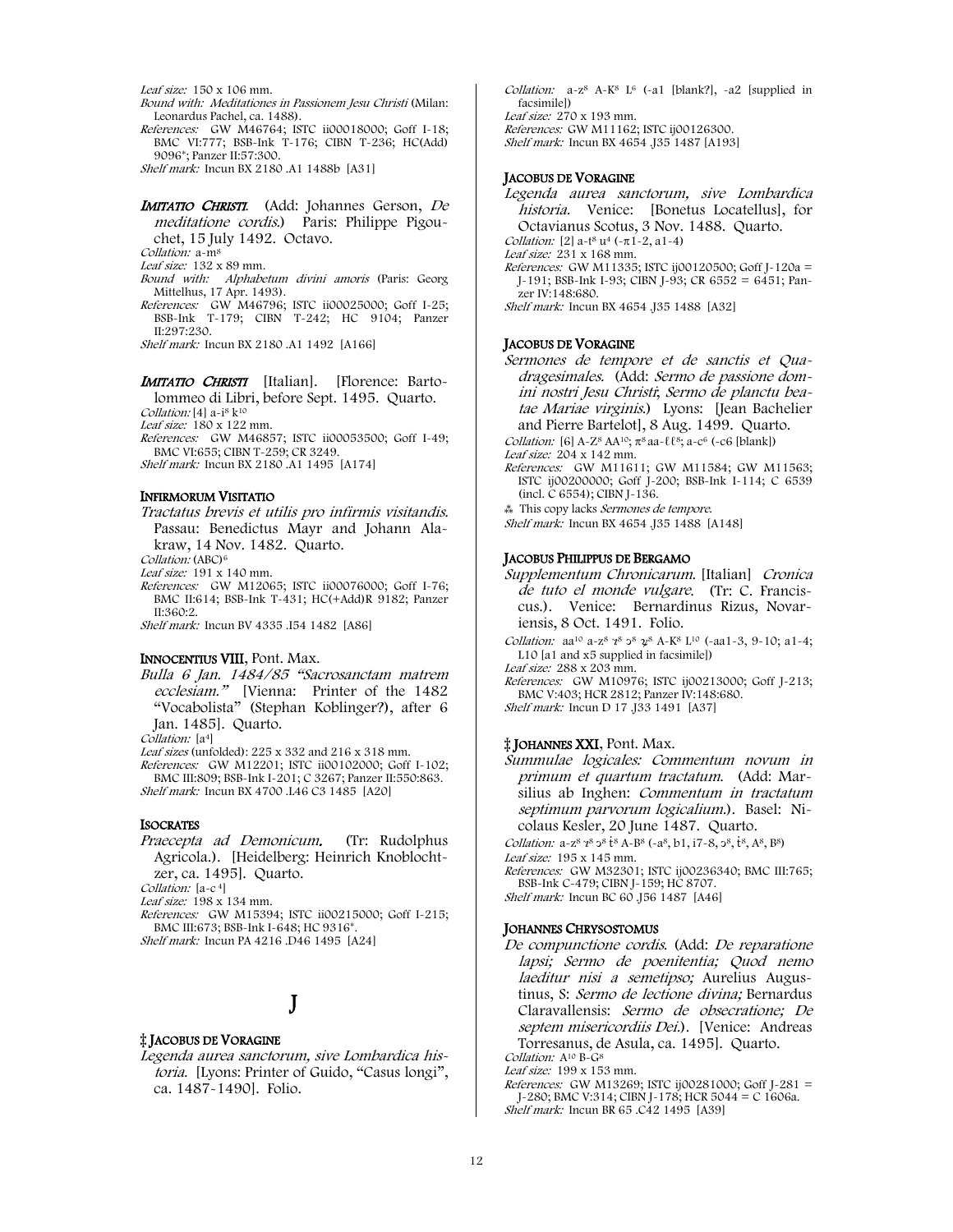#### JOHANNES CLIMACUS

Scala paradisi. Sermon ad pastorem [Italian]. Venice: Christophorus de Pensis, de Mandello, 12 Oct. 1492. Quarto.

Collation: a- $\ell^8$  m<sup>10</sup> (-a1 [supplied in facsimile])

Leaf size: 199 x 140 mm.

References: GW M13409; ISTC ij00310000; Goff J-310; BMC V:468; CIBN J-202; HCR 5469; Panzer III:323:1551.

Shelf mark: Incun BX 382 .J6 1492 [A104]

#### JOHANNES (HEYNLIN) DE LAPIDE

Resolutorium dubiorum circa celebrationem missarum occurrentium. [Rome: Eucharius Silber, ca. 1495]. Quarto.

Collation: a<sup>6</sup> b-d<sup>8</sup>

- Leaf size: 197 x 138 mm.
- Bound with: Hugo de Sancto Caro, Expositio Missae, seu Speculum Ecclesiae (Rome: Ste-phan Plannck, ca. 1485); Defectus in Missa Occurrentes (Rome: Stephan Plannck, ca. 1492); De Utilitate Missae, sive De Missa et Utilitate Eam Dicentium (Rome: Stephan Plannck, ca. 1493); Matheolus Perusinus, De Memoria (Rome: Eucharius Silber, ca. 1492).
- References: GW M07862; ISTC ij00366000; Goff J-366 = J356; C 3494; CIBN H-85; GW M07860; HR 9899; Panzer II:544:813.

Shelf mark: Incun BX 2230 .J64 1495 [A71]

#### JOHANNES DE SACRO BOSCO

Sphaera mundi. (Add: Georgius Purbachius, Theoricae novae planetarum; Regiomontanus, Disputationes contra Cremonensia deliramenta). Venice: [Bonetus Locatellus], for Octavianus Scotus, 4 Oct. 1490. Quarto.

Collation: a-f<sup>8</sup> (-f8)

Leaf size: 197 x 154 mm.

References: GW M14646; ISTC ij00409000; Goff J-409; BMC V:438; BSB-Ink I-507; CIBN J-273; HC 14113\*; Panzer III:280:1257. Shelf mark: Incun QB 41 .S23 1490 [A54]

#### JOHANNES DE TAMBACO

- Consolatio theologiae. Paris: Georg Mittelhus, [14]93. Octavo.
- Collation: [A]<sup>8</sup> B-O<sup>8</sup>

Leaf size:  $137 \times 95$  mm.

References: GW M14758; ISTC ij00438000; Goff J-438; BMC VIII:126; CIBN J-289; HC 15238; Panzer II: 301:261.

Shelf mark: Incun BT 70 .J64 1493 [A112]

#### JOHANNES DE VERDENA

Sermones "Dormi secure" de tempore et de sanctis. Basel: [Printer of Meffret, "Sermones" (Berthold Ruppel)], 28 June 1489. Quarto.

Collation: [Part 2] A-Z<sup>8</sup> AA-CC<sup>8</sup>

- Leaf size: 213 x 154 mm.
- References: GW M14900; ISTC ij00461000; Goff J-461; BMC III:779; BSB-Ink I-553; HC 15961\*; Panzer I: 167:116.

Shelf mark: Incun BX 1756 .J64 S47 1489 [A229]

#### **JURARE**

De jurare et blasphemare. Augsburg: Johann Froschauer, 1499. Quarto. Collation: a-b4 Leaf size: 195 x 137 mm.

References: GW M15505; ISTC ij00499000; Goff J-499; BMC II:398; BSB-Ink D-60; CIBN J-325; HC 9475= HC(Add) 9474; Panzer I:129:181. Shelf mark: Incun BV 4625 .D4 1499 [A175]

#### JUVENALIS, Decimus Junius

Satyrae. (Comm: Domitius Calderinus; Georgius Valla. Add: Domitius Calderinus, Defensio adversus Brotheum.). Venice: Theodorus de Ragazonibus, 16 June 1491. Folio. Collation:  $a^4$  b-t<sup>6</sup> u<sup>8</sup> (-a1, u8 [blanks]) Leaf size: 297 x 203 mm. References: GW M15780; ISTC ij00657000; Goff J-657; BMC V:477; BSB-Ink I-688; CIBN J-364; HC 9704\*; Panzer III:305:1416.

Shelf mark: Incun PA 6446 .A2 1491 [A226]

#### JUVENALIS, Decimus Junius

Satyrae. (Comm: Domitius Calderinus, Georgius Merula, and Georgius Valla. Add: Domitius Calderinus, Defensio adversus Brotheum.). Venice: Simon Bevilaqua, [ca. 1496- 1497]. Folio.

Collation: AA<sup>4</sup> aa-zz<sup>6</sup> &&<sup>4</sup> Leaf size: 294 x 203 mm.

- References: GW M15767; ISTC ij00665000; Goff J-665; BMC V:521; BSB-Ink I-692; HC 9712\*; Panzer III:494: 2786.
- Shelf mark: Incun PA 6446 .A2 1496 [A183]

# K

‡ KAUFMANN, Johannes, Commissary

Indulgentia 1482. For promoting the war against the Turks. [Bamberg: Johann Sensenschmidt, 1482]. Broadside.

Collation: [a<sup>1</sup>]

Leaf size: 184 x 280 mm. References: References: GW M16234; ISTC ik00008200. Shelf mark: Incun BX 2280 .G47 K38 1482 [A130]

# L

LACTANTIUS, Lucius Coelius Firmianus

Opera (Ed: Johannes Andreas, bp. of Aleria. Add: S. Venantius Honorius Clementianus Fortunatus, De Resurrectione Christi carmen.) Venice: Simon Bevilaqua, 4 Apr. 1497. Folio. Collation: a-b<sup>8</sup> c-d<sup>6</sup> e<sup>8</sup> f-m<sup>6</sup> n<sup>8</sup> o-p<sup>6</sup> q<sup>8</sup> r<sup>6</sup> s<sup>8</sup> t-u<sup>6</sup> A<sup>8</sup>

Leaf size: 300 x 204 mm.

References: GW M16553; ISTC il00013000; Goff L-13; BMC V:522; BSB-Ink L-12; CIBN L-13; HC 9818\*; Panzer  $III:412:2199$ .

Shelf mark: Incun BR 65 .L2 1497 [A133]

#### LEO I, Pont. Max.

Sermones. (Ed: Johannes Andreas, bishop of Aleria. Add: Johannes Andreas, bishop of Aleria, Letter; Symbolum Nicaenum; Testimonia semper verus sit deus et veus homo.) Venice: Lucas Dominici F., Venetus, 7 Aug. 1482. Folio. Collation: a-c<sup>10</sup> d-o<sup>8</sup> p<sup>10</sup>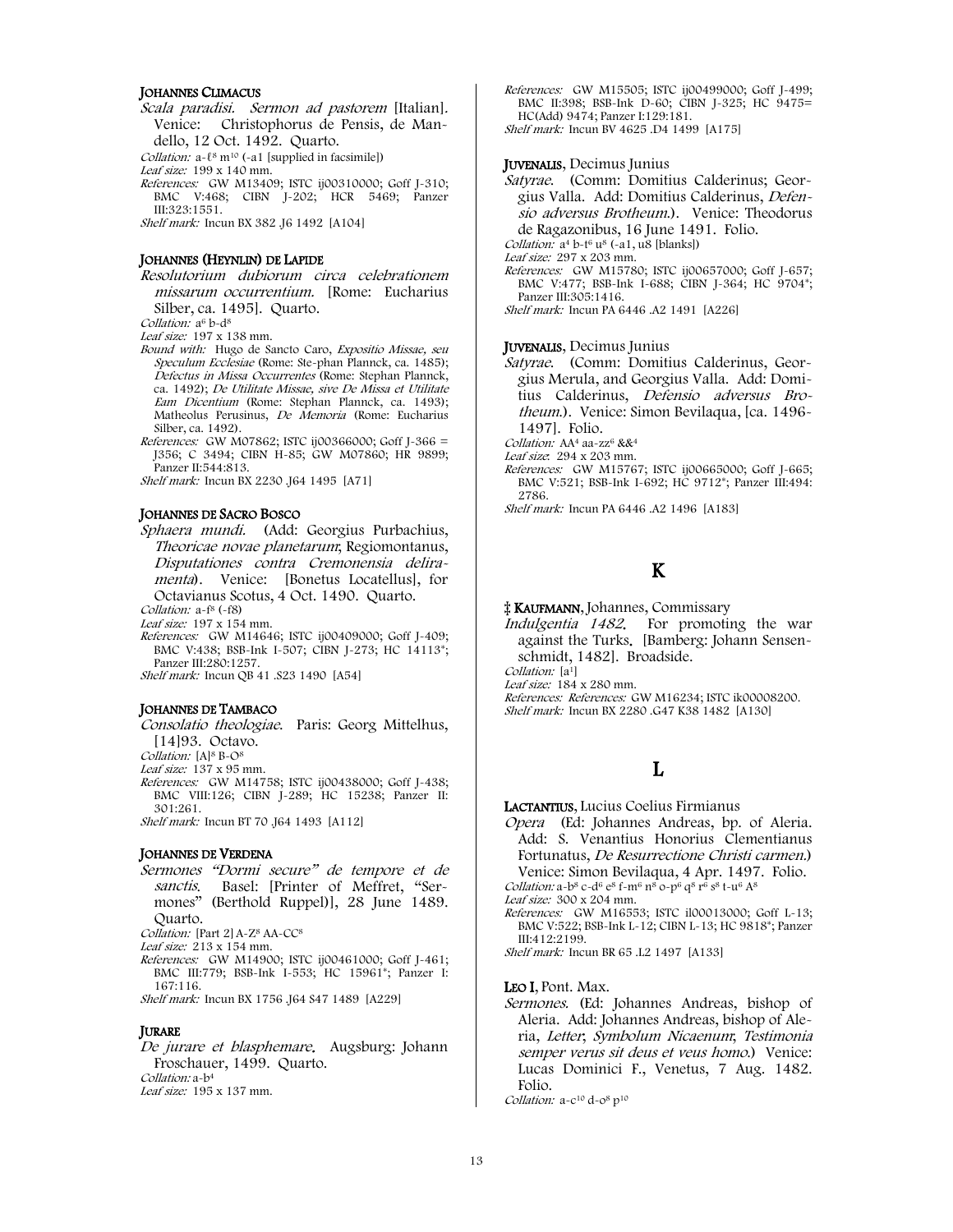Leaf size: 303 x 206 mm.

References: GW M17805; ISTC il00134000; Goff L-134; BMC V:281; BSB-Ink L-102; CIBN L-115; HC 10012\*; Panzer III:182:620.

Shelf mark: Incun BR 65 .L42 S47 1482 [A120]

#### LIVIUS, Titus

- Historiae Romanae decades. (Ed: Johannes Andreas, Bishop of Aleria.). Rome: Conradus Sweynheym and Arnoldus Pannartz, [not before 23 (or 13) Sept. 1469]. Folio.
- Collation: [Part 1]:  $[a^{10} b^{12} c 0^{10} p r^8]$  (-a1, e2-9, o8); [Part 3]: [aa-cc10 d-e8 ff-kk10 ℓℓ12] (-bb3-4, ℓℓ11). Missing leaves are replaced with random leaves from Sweynheym and Pannartz 1476 edition of Hieronymus Epistolae [GW 12427]

Leaf size: 371 x 262 mm.

References: GW M18470; ISTC il00236000; Goff L-236; BMC IV:8; BSB-Ink L-187; CIBN L-176; HC 10128\*; Panzer II:412:20.

Shelf mark: Incun PA 6452 .A2 1469 [A223]

#### LUCIANUS SAMOSATENSIS

Vera historia [Latin]. Tr. Lilius Tifernas Castellanus. (Add: Didorus Siculus, Bibliothecae historicae libri VI [Latin]. Tr. Poggius Florentinus.) Venice: Philippus Pincius, 20 Nov. 1493. Folio.

Collation:  $A^8$  a- $h^6$  i<sup>4</sup> (-A1; -i4 [blank])

Leaf size: 281 x 182 mm.

References: GW M19065; ISTC il00328000; Goff L-328; BMC V:495; HCR 10260; Panzer III:341:1688. Shelf mark: Incun PA 4231 .A2 1493 [A153]

#### LUDOLPHUS DE SAXONIA

- Vita Christi. Venice: Simon Bevilaqua, 7 Dec. 1498]. Octavo.
- Collation: a-z<sup>8</sup>  $7^{8}$   $3^{8}$   $3^{8}$   $4^{8}$   $4^{8}$   $3^{8}$   $3^{8}$   $4^{8}$   $3^{8}$   $4^{8}$   $3^{8}$   $3^{8}$   $4^{8}$   $3^{8}$   $3^{8}$   $4^{8}$   $3^{8}$   $4^{8}$   $3^{8}$   $4^{8}$   $3^{8}$   $4^{8}$   $3^{8}$   $4^{8}$   $4^{8}$   $3^{8}$   $4^{8}$   $4^{8}$   $4^{8}$  in facsimile])

Leaf size: 184 x 133 mm.

References: GW M19228; ISTC il00349000; Goff L-349; BSB-Ink L-267; CIBN L-270; H 9877\*; Panzer III:434: 2349.

Shelf mark: Incun BT 300 .L83 1498 [A197]

#### LUPOLDUS BAMBERGENSIS

Germanorum veterum principum zelus et fervor in christianam religionem Deique ministros. (Add: Sebastian Brant. Ed: Jacobus Wimpheling.). Basel: Johann Bergmann, de Olpe, 15 May 1497. Folio.

Collation: a<sup>8</sup> b-c<sup>6</sup> d<sup>8</sup>

Leaf size: 274 x 202 mm.

References: Goff L-399; BMC III:796; BSB-Ink L-292; CIBN L-300; GW M17964; HC 2725\*; ISTC il00399000; Panzer I:183:220.

Shelf mark: Incun BX 1535 .L87 1497 [A16]

## M

#### MACROBIUS, Aurelius Theodosius

In Somnium Scipionis expositio. Saturnalia. Brescia: Boninus de Boninis, de Ragusia, 31 May 1485. Folio.

Collation:  $a^8$  b-c<sup>6</sup>  $d^8$  f<sup>6</sup> F<sup>6</sup> g-q<sup>6</sup> r<sup>8</sup> s-z<sup>6</sup> &<sup>6</sup>  $2^6$  R<sup>6</sup> A<sup>8</sup> Leaf size: 300 x 203 mm.

References: GW M19699; ISTC im00011000; Goff M-11; BMC VII:969; R(Suppl) 112; Panzer I:246:25. Shelf mark: Incun PA 6498 .A2 1485 [A157]

#### MAIORANIS, Franciscus de

Sermones de sanctis (Add: Tractatus super Pater Noster; De poenitentia; De articulis fidei; Super Magnificat; De corpore Christi; De donis spiritus sancti; De ultimo judicio; Super Missa est.). Venice: Peregrinus de Pasqualibus, Bononiensis, 11 Feb. 1493/1494. Quarto.

Collation:  $1 - 5^{10}$  a-z<sup>8</sup>  $7^{8}$   $3^{8}$   $2^{8}$  A-E<sup>8</sup> (-E8 [blank])

Leaf size: 212 x 156 mm.

References: GW M22448; ISTC im00093000; Goff M-93; BMC V:392; BSB-Ink F-246; H 10531\*; Panzer III: 335:1644 and IV:446:1644. Shelf mark: Incun BX 890 .F823 1494 [A3]

### ‡ MANUALE PAROCHIALIUM SACERDOTUM. [Col-

ogne: Heinrich Quentell, ca. 1489-1492]. Quarto.

Collation:  $v^6$   $3^8$ 

Leaf size: 210 x 149 mm.

References: GW M20691; ISTC im00219500; BMC I:281; BSB-Ink M-139; C 3863; CIBN M-112. Shelf mark: Incun BX 1913 .M36 1489 [A65]

#### MAROLDUS, Marcus

Sententia veritatis humanae redemptionis. [Rome: Stephan Plannck, after 25 Mar. 1481]. Quarto.

Collation: [a<sup>6]</sup>

Leaf size: 198 x 133 mm.

References: GW M21091; ISTC im00280000; Goff M-280; BMC IV:81; BSB-Ink M-180; CIBN M-140; H10778\*. Shelf mark: Incun BT 775 .M37 1481 [A51]

#### MARTIALIS, Marcus Valerus

Epigrammata. (Comm: Domitius Calderinus and Georgius Merula.). Venice: [Christophorus de Pensis, de Mandello], 1 Aug. 1495. Folio.

Collation:  $a^6$  b- $d^8$  e- $z^6$  & $^6$  9 $^6$  R $^4$  (-R $4$ )

Leaf size: 310 x 211 mm.

References: GW M21276; ISTC im00312000; Goff M-312; BMC V:469; BSB-Ink M-202; CIBN M-173; HC 10824\*; Panzer III:381:1981; IV:449:1981. Shelf mark: Incun PA 6501 .A2 1495 [A4]

#### MARTIALIS, Marcus Valerius

Epigrammata. (Comm: Domitius Calderinus and Georgius Merula. Add: Calderinus, Defensio ad Corelium.) Venice: [Christophorus de Pensis, de Mandello], 29 May 1498. Folio.

Collation:  $a^6$  b-d<sup>8</sup> e-z<sup>6</sup> &<sup>6</sup> 9<sup>6</sup> R<sub>4</sub><sup>4</sup> (-a1-6 [supplied in facsimile], -R<sub>4</sub> [blank]) Leaf size: 287 x 194 mm.

#### References: GW M21269; ISTC im00313000; Goff M-313; BMC V:597; BSB-Ink M-203; CIBN M-174; HC 10825; Panzer III:444:2407. Shelf mark: Incun PA 6501 .A2 1498 [A123]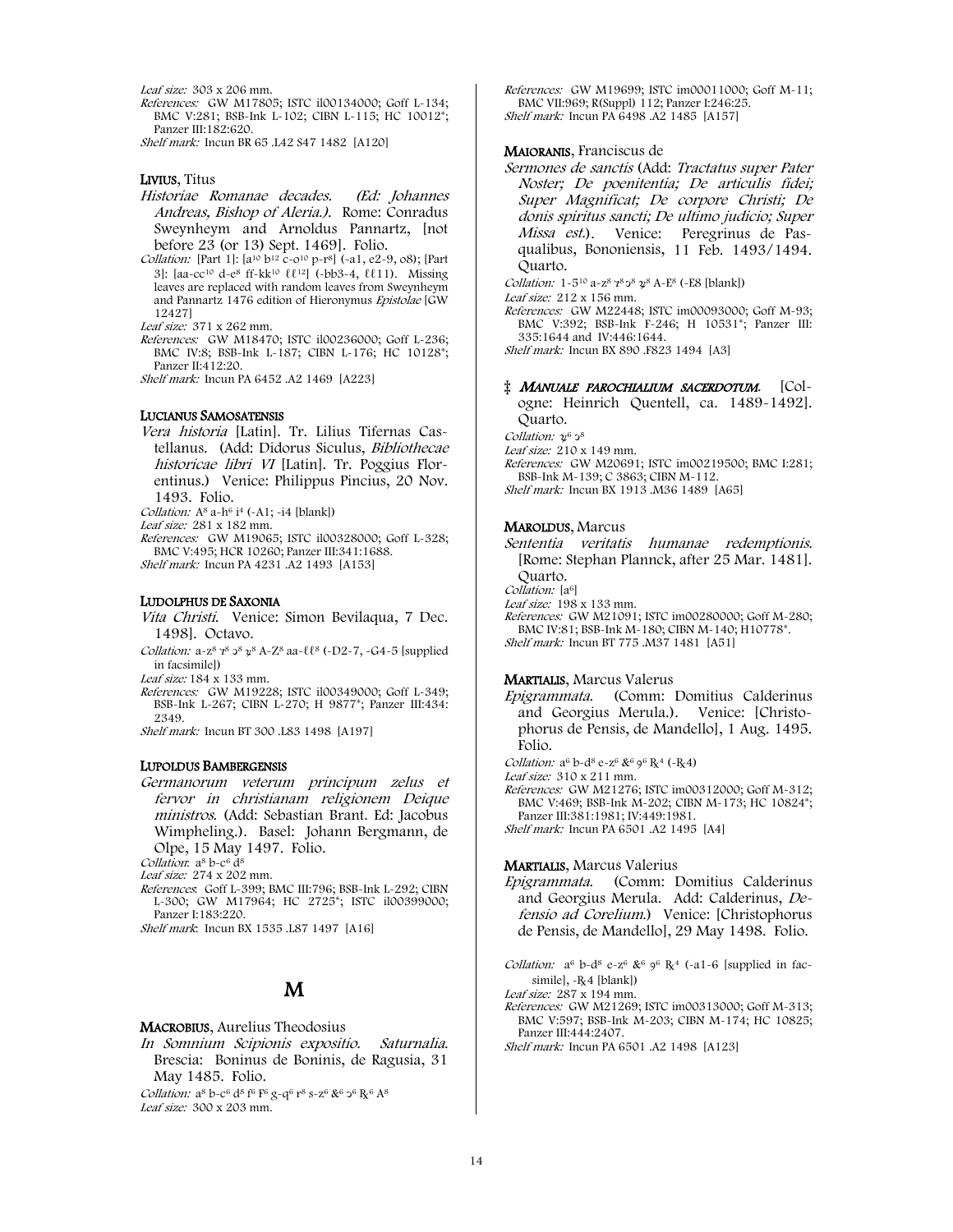#### **MARTYROLOGIUM**

Viola sanctorum. Augsburg: Johann Froschauer, 23 Dec. 1496. Quarto.

Collation:  $[\ast]^{10}$  a-d<sup>8</sup> e-x<sup>6</sup> C<sup>10</sup> (- $\ast$ 1 [supplied in facsimile]; -x1, x6 [supplied in manuscript])

Leaf size:  $183 \times 134$  mm.

References: GW M21475; ISTC im00338000; Goff M-338; BMC II:395; BSB-Ink V-226; CIBN M-198; HC 10872\*; Panzer I:124:148.

Shelf mark: Incun BX 4660 .A1 1496 [A79]

#### **MARTYROLOGIUM**

Viola sanctorum. [Strassburg: Johann Prüss], 8 Feb. 1499. Quarto.

Collation: (i-v)<sup>10</sup>  $\alpha^8$  b-c<sup>6</sup> d-e<sup>4</sup> f-g<sup>8</sup> h-i<sup>4</sup> k- $\ell^8$  m-n<sup>6</sup> o-p<sup>4</sup> q<sup>8</sup> r $s^4$  t-v<sup>6</sup> x<sup>8</sup> (-x8 [blank])

Leaf size: 179 x 129 mm.

References: GW M21488; ISTC im00339000; Goff M-339; BMC I:124; BSB-Ink V-227; CIBN M-199; HC 10873\*; Panzer IV:69:630.

Shelf mark: Incun BX 4660 .A1 1499 [A19]

#### MATHEOLUS PERUSINUS

De memoria. [Rome: Euchrius Silber, ca. 1492]. Quarto.

Collation: [a<sup>4]</sup>

Leaf size: 197 x 138 mm.

- Bound with: Johannes (Heynlin) de Lapide, Resolutorium Dubiorum Circa Celebrationem Missarum Occurrentium (Rome: Eucharius Silber, ca. 1495); Hugo de Sancto Caro, Expositio Missae, seu Speculum Ecclesiae (Rome: Stephan Plannck, ca. 1485); Defectus in Missa Occurrentes (Rome: Stephan Plannck, ca. 1492); De Utilitate Missae, sive De Missa et Utilitate Eam Dicentium (Rome: Stephan Plannck, ca. 1493).
- References: GW M21649; Goff M-358; ISTC im00361500; R 253.

Shelf mark: Incun BF 370 .M38 1492 [A75]

#### MEDITATIONES IN PASSIONEM JESU CHRISTI

[Milan: Leonardus Pachel, ca. 1488.] Octavo. Collation: a-g<sup>8</sup> h<sup>4</sup>

Leaf size: 150 x 106 mm.

- Bound with: Imitatio Christi (Milan: Leonardus Pachel, July 1488).
- References: GW M15113; ISTC im00430000; Goff M-430; BMC VI:777; BSB-Ink A-757; C 2664; CIBN M-272; HCR 10989.

Shelf mark: Incun BX 2180 .A1 1488a [A30]

#### **MISSA**

De utilitate Missae, sive De missa et utilitate eam dicentium. [Rome: Stephan Plannck, ca. 1493]. Quarto.

Collation: [a4]

Leaf size: 197 x 138 mm.

Bound with: Johannes (Heynlin) de Lapide, Resolutorium Dubiorum Circa Celebrationem Missarum Occurrentium (Rome: Eucharius Silber, ca. 1495); Hugo de Sancto Caro, Expositio Missae, seu Speculum Ecclesiae (Rome: Stephan Plannck, ca. 1485); Defectus in Missa Occurrentes (Rome: Stephan Plannck, ca. 1492); Matheolus Perusinus, De Memoria (Rome: Eucharius Silber, ca. 1492). References: GW M23827; ISTC im00626000; Goff M-626.

Shelf mark: Incun BX 2230 .D4 1493 [A74]

#### MISSALE ROMANUM

Nuremberg: Georg Stuchs, 1484. Quarto. Collation:  $[a^6 \overline{b} - z^8 A - I^8]$  (-b2, b7-8 [excised; supplied in facsimile]) Leaf size: 200 x 150 mm.

References: GW M23969; ISTC im00697000; Goff M-697; BMC II:467; BSB Ink M-462; CIBN M-456; HC 11384\*; Panzer II:197:141. Shelf mark: Incun BX 2012 .A3 R66 [A106]

#### MISSALE ROMANUM

Venice: Johannes Hamman, for Nicolaus de Frankfordia, 1 July 1493. Octavo. Collation:  $1^8 2^4 a - \ell^8 m^{10} n - z^8 A - G^8$ Leaf size: 143 x 106 mm. References: GW M24052; ISTC im00708000; Goff M-708; BMC V:425; BSB-Ink M-475; CIBN M-464; HC 11401\*; Panzer III:340:1679. Shelf mark: Incun BX 2015 .A2 1493 [A189]

#### MODUS PERVENIENDI AD SUMMAM SAPIENTIAM

[Augsburg: Günther Zainer, ca. 1473]

Collation: [a-b<sup>10</sup> c<sup>4</sup>]

- Leaf size: 284 x 195 mm.
- References: GW M24994; ISTC im00762000; Goff M-762; BMC II:320; BSB-Ink M-519; CIBN M-501; H 11490\*; Panzer I:133:202.

Shelf mark: Incun BX 2349 .M63 1473 [A194]

#### MOLLENBECKE, Petrus

Tabula in libros Veteris ac Novi Testamenti Nicolai de Lyra. [Cologne: Johann Koelhoff, the Elder, not before 1480]. Folio. Collation:  $a-z^8A-B^8C^{10}$  (~A1, C10 [blanks])

Leaf size: 280 x 206 mm.

References: GW M25196; ISTC im00807000; Goff M-807; BMC I:223; BSB-Ink M-554; CIBN M-519; HC 11541\*; Panzer I:288:86.

Shelf mark: Incun BS 2310 .M65 1480 [A27]

## N

#### NATALIBUS, Petrus de

Catalogus sanctorum et gestorum eorum. (Ed: Antonius Verlus.) Vicenza: Henricus de Sancto Ursio, Zenus, 12 Dec. 1493. Folio.

Collation:  $a^6$  b–v<sup>8</sup> x<sup>6</sup> y–z<sup>8</sup> &<sup>8</sup>  $2^8$   $R^6$  A–M<sup>8</sup> N<sup>6</sup> O–R<sup>8</sup> S<sup>6</sup> (-S6 [blank])

Leaf size: 308 x 209 mm.

References: GW M25858; ISTC in00006000; Goff N-6; BMC VII:1047; BSB-Ink N-4; CIBN N-4; HC 11676\*; Panzer III:521:83. Shelf mark: Incun BX 4654 .N3 1493 [A96]

#### NEUNHAUSER, Johannes

Oratio ad Innocentium VIII. [Rome: Stephan Plannck, after June 1485]. Quarto.

Collation: [a<sup>2</sup>]

- Leaf size: 176 x 127 mm.
- References: GW M25995; ISTC in00016000; Goff, N-16; BMC IV:86; BSB-Ink N-28; CIBN N-15; H 11696\*; Panzer II:487:383.

Shelf mark: Incun BX 1805 .N48 1485 [A136]

#### ‡ NIAVIS, Paulus

Epistolae longiores. Leipzig: Conrad Kachelofen, 1494. Quarto.

Collation: A-B<sup>6</sup> C<sup>4</sup> D<sup>6</sup>

Leaf size: 213 x 153 mm.

References: GW M26046; ISTC in00025100; BMC III:626; BSB-Ink N-42; Panzer IV:343:65, 67b. Shelf mark: Incun PA 2317 .N54 1494 [A154]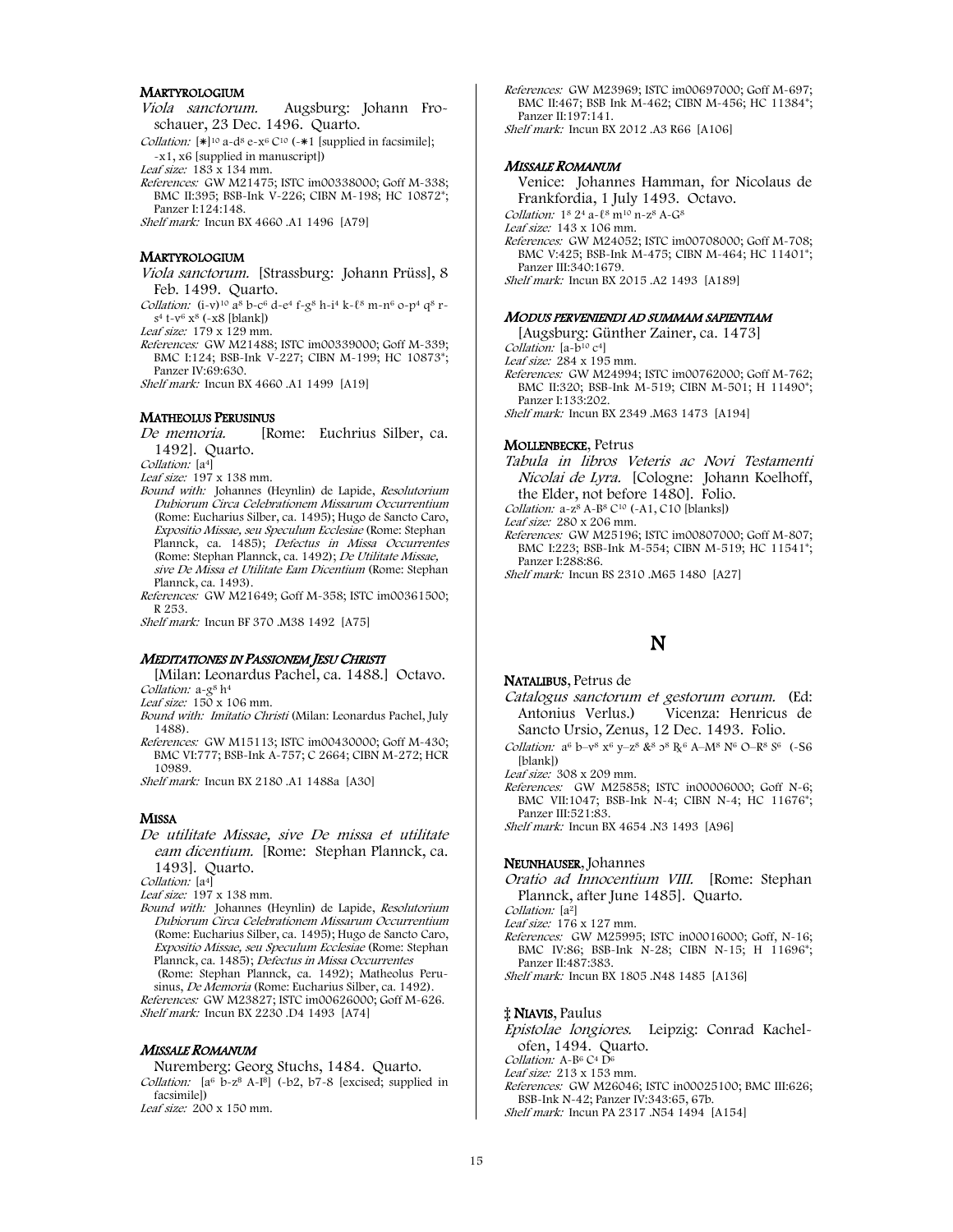#### NICASIUS DE VOERDA

Lectura libri Institutionum, cum tractatibus de successionibus, de arboribus consanguinitatis, affinitatis, spiritualis cognationis et actionum. (Ed: Gerardus de Harderwyck.) Cologne: Johann Koelhoff, the Elder and Johann Koelhoff, the Younger, 6 Apr. 1493. Folio.

Collation:  $a-z^6$   $z^6$   $A-S^6$   $T^4$   $V^6$  (~a1 [supplied in facsimile]) Leaf size: 280 x 203 mm.

References: GW M26141; ISTC in00042000; Goff N-42; BMC I:231; BSB-Ink V-338; HC 11746\*; Panzer I:306: 212 and IV:275:212.

Shelf mark: Incun KJA 1894 .A3 L43 1493 [A188]

#### ‡ NICOLAUS DE CLAMENGIIS

De filio prodigo; Explanatio parabolae "Caecus quidam sedebat." With general title: Tractatus super exhortatione peccatoris ad poenitentiam. [Paris]: Guy Marchant, [ca. 1490]. Quarto.

Collation:  $a^6$  b<sup>8</sup> c<sup>8</sup> (-c2-c5 [supplied in facsimile]) Leaf size: 191 x 134 mm.

References: GW M26345; ISTC in00095600; C 1669. Shelf mark: Incun BX 890 .C55 D44 1490 [A126]

#### NICOLAUS DE HANAPIS

Exempla sacrae Scripturae ex utroque Testamento collecta. Paris: Pierre Levet, [between 1494 and 1499]. Octavo.

Collation: a-n8 (-a1, a8, k8, n8 [supplied in facsimile]) Leaf size: 136 x 92 mm.

- References: GW M26453; ISTC in00108000; Goff N-108; BMC VIII:106; CIBN N-58; H 6763; Panzer II:348:727.
- ⁂ Signatures f through m are from GW M26455/ISTC in00108500. Signature n contains variants of both editions; colophon is different from both.

Shelf mark: Incun BJ 1240 .H36 1494 [A147]

#### NICOLAUS DE LYRA

Postilla super Psalterium (cum additionibus Pauli Burgensis et replicationibus Matthiae Doering). [Mantua: Paulus de Butzbach, 1477]. Folio.

Collation:  $a^8$   $\bar{a}^8$   $b^8$   $c$ - $f^{10}$   $g g^8$   $g^8$   $h$ - $f^{10}$   $u$ - $x^8$   $y^{10}$   $z^8$   $\gamma^6$   $1^8$  (- $a8$ ) Leaf size: 284 x 204 mm.

References: GW M26624; ISTC in00124000; Goff N-124; CIBN N-69; HR 10376\*; Panzer II:9:33.

Shelf mark: Incun BS 1429 .N53 1477 [A56]

#### NICOLAUS DE LYRA

- Postilla super totam Bibliam. Venice: [Bonetus Locatellus], for Octavianus Scotus, 9 Aug. 1488. Folio.
- Collation: [Part 3] a-n<sup>10</sup> o<sup>8</sup> p<sup>6</sup> q-z<sup>10</sup> 7<sup>10</sup> 2<sup>10</sup>  $\chi$ <sup>10</sup> A-F<sup>10</sup> G<sup>8</sup> H<sup>6</sup> (-a1, H6 [blanks])

Leaf size: 303 x 211 mm.

References: GW M26546; ISTC in00132000; Goff N-132; BSB-Ink N-116; CIBN N-78; H 10365\*; Panzer III: 252:1074.

Shelf mark: Incun BS 485 .N523 1488 [A152]

NIGER, Franciscus<br>Modus epistolandi. [Freiburg im Breisgau]: Friedrich Riedrer, 1499. Quarto. Collation:  $a-h^6$  i<sup>4</sup> (-a1,  $a6$  [supplied in facsimile]) Leaf size: 184 x 133 mm.

References: GW M27018; ISTC in00251000; Goff N-251; BMC III:697; BSB-Ink N-198; H 11879\*; Panzer I: 437:6.

Shelf mark: Incun PA 2317 .N53 1499 [A114]

# **O**

#### OVIDIUS NASO, Publius

Opera. [Ed: Barnabas Celsanus.] Vicenza: Hermannus Liechtenstein, 1480. Folio.

Collation: (Part 2, Metamorphses)  $[1-3]^{6} A^{10} B - V^{8}$ 

Leaf size: 294 x 201 mm.

References: GW M28601; ISTC io00131000; Goff O-131; BMC VII:1037; BSB-Ink O-143; CIBN O-83; HC(+Add) 12141\*; Panzer III:513:41.

Shelf mark: Incun PA 6519 .A2 1480 [A191]

# P

#### PAMPHILUS SAXUS

Epigrammata. Disticha. De bello Gallico. De laudibus Veronae. Elegiae. (Ed: Johannes Taberius.) Brescia: Bernardinus de Misintis for Angelus Britannicus, 6 July 1499. Quarto. Collation:  $a^{10} b-q^8 A^8 B^6 C^8 D^4 E-H^8 r^4$  (-a1, a10, A4-5,

r1-4)

Leaf size: 188 x 138 mm.

- References: GW M29177; ISTC ip00024000; Goff P-24; BMC VII:992; BSB-Ink S-187; CIBN S-156; HC 12300\*=H 15490.
- Shelf mark: Incun PQ 4634 .S18 A2 1499 [A77]

#### PARALDUS, Guilielmus

Summa de vitiis. [Basel: Michael Wenssler, not after 1475]. Folio.

Collation:  $*^{12}$  a-c<sup>10</sup> d-e<sup>8</sup> f-h<sup>10</sup> i<sup>8</sup> k-q<sup>10</sup> r-s<sup>8</sup> t-y<sup>10</sup> x-y<sup>8</sup> z<sup>10</sup> A-C<sup>10</sup> D<sup>12</sup> E-K<sup>10</sup> L<sup>12</sup> M<sup>10</sup>

Leaf size: 287 x 202 mm.

References: GW 12052; ISTC ip00090000; Goff P-90; BMC III:722; BSB-Ink G-529; H 12384\*; Panzer I:197:293;  $IV:240.294$ 

Shelf mark: Incun BV 4625 .P37 1475 [A89]

#### ‡ PARATUS

Sermones "Parati" de tempore et de sanctis. Cologne: Conrad Winters, de Homborch, [ca. 1480]. Folio.

Collation:  $a^{10} b-z^8 A-B^6 C-Q^8 R^6 S^8$  (-a1 [blank])

Leaf size: 286 x 207 mm.

References: GW M29365; ISTC ip00091500.

Shelf mark: Incun BX 1756 .P37 S47 1480 [A144]

#### PELAGIUS, Alvarus

De planctu ecclesiae. (Add: Tabula Petri Dominici.) Ulm: Johann Zainer, 26 Oct. 1474. Folio.

Collation:  $[a-1]$ <sup>10</sup> k<sup>12</sup>  $\ell$ -m<sup>10</sup> n<sup>4</sup> A<sup>6</sup> B-P<sup>10</sup> Q<sup>8</sup> R<sup>10</sup> S<sup>8</sup> T<sup>10-1</sup> V-Z<sup>10</sup> aa-bb<sup>10</sup> cc-ff<sup>8</sup>  $*$ <sup>8</sup>] (-a1 [blank], -a9, D4-7,  $*$ 8 [supplied in facsimile])

Leaf size: 471 x 328 mm.

References: GW M30502; ISTC ip00249000; Goff P-249; BMC II:523; BSB-Ink A-461; CIBN P-95; H 891\*; Panzer III:529:6.

Shelf mark: Incun BX 1790 .P45 1474 [A182]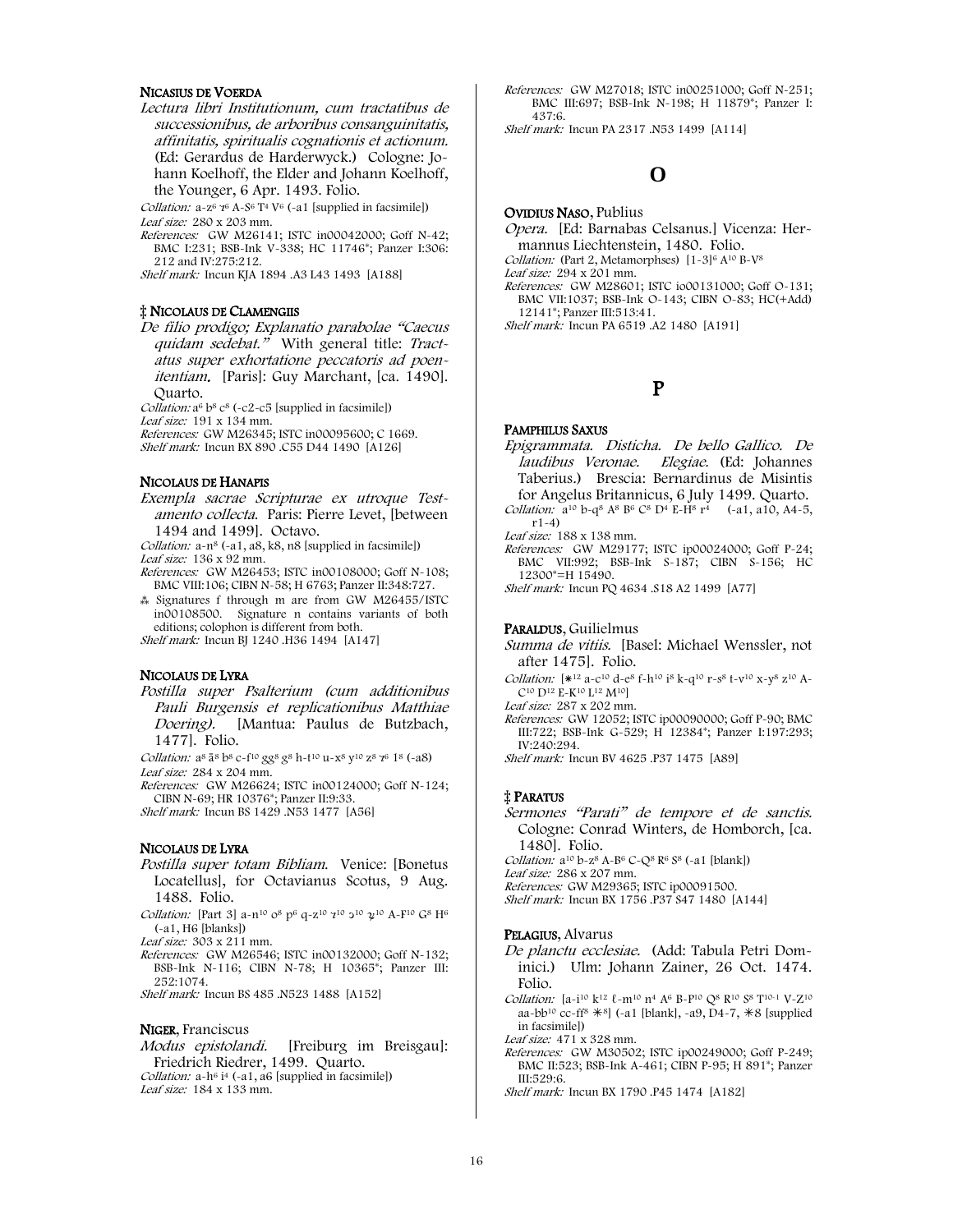### ‡ PELBARTUS DE THEMESWAR

Sermones Pomerii quadragesimales. Hagenau: Heinrich Gran, for Johannes Rynman, 10 Nov. 1499. Quarto. Collation: a-q<sup>8</sup> r<sup>10</sup> s-t<sup>8</sup> Leaf size:  $198 \times 142$  mm. References: GW M30514; ISTC ip00255500; BMC III:687; BSB-Ink P-133; H 12559\*; Panzer I:451:30\*. Shelf mark: Incun BX 1756 .T46 S47 1499 [A125]

#### † PÈLERIN DE VERMANDOIS

Le Chapelet de virginité. Paris: Jean Tréperel, [ca. 1492-1493]. Quarto. Collation: a-b6 (-b1, b6) Leaf size: 179 x 124 mm. References: GW M3058150; ISTC --- . Shelf mark: Incun BV 168 .F56 C48 1492 [A212]

#### ‡ PERGER, Bernardus

Grammatica nova. Nuremberg: Hieronymus Hölzel, 8 Oct. 1500. Quarto. Collation: a-d8 e6 f8 (-f6-8 [blanks]) Leaf size: 208 x 154 mm. References: GW M31008; ISTC ip00282550; H 12619\*. Shelf mark: Incun PA 2073 .P47 G72 1500 [A100]

#### PERSIUS FLACCUS, Aulus

Satyrae. (Comm: Bartholmaeus Fontius.) Venice: Reynaldus de Novimagio, 24 Dec. 1482. Folio.

Collation:  $a-b^6$   $c^4$   $d^6$  (-a1 [blank]) Leaf size: 289 x 197 mm.

References: GW M31373; ISTC ip00345000; Goff P-345; BSB-Ink P-246; CIBN P-140; HC 12722\*; Panzer III: 179:596.

Shelf mark: Incun PA 6555 .A2 1482 [A94]

#### PERSIUS FLACCUS, Aulus

Satyrae. (Comm: Johannes Britannicus and Bartholomaeus Fontius. Ed: Bartholomaeus Merula.) Venice: Johannes Tacuinus, de Tridino, 14 Feb. 1494/1495. Folio.

Collation:  $a-g^6 h-i^4$  (-i4 [blank])

Leaf size: 294 x 203 mm.

- Bound with: Juvenalis, Satyrae (Venice: Simon Bevilaqua. ca. 1496-1497).
- References: GW M31416; ISTC ip00356000; Goff P-356; BMC V:529; HC 12738; Panzer III:360:1838.

Shelf mark: Incun PA 6555 .A2 1494 [A184]

#### PETRARCA, Francesco

Trionfi (comm: Bernardo Lapini da Siena) <sup>e</sup> Canzoniere (comm: Franciscus Philelphus and Hieronymus Squarzaficus); (Ed: Francisco Tanzi Cornigero.) Milan: Uldericus Scinzenzeler, 1494. Folio.

Collation: [pt. 1] aa<sup>8</sup> a-q<sup>8</sup>; [pt. 2] A-M<sup>8</sup> N<sup>6</sup> (-aa1-8)

Leaf size:  $293 \times 208$  mm

References: GW M31705; ISTC ip00389000; Goff P-389; CIBN P-191; HCR 12775; Panzer II:75:438.

Shelf mark: Incun PA 4476 .A94 [A128]

#### PETRUS LOMBARDUS

Sententiarum libri IV. (Comm: Bonaventura. Add: Johannes Beckenhaub, Tabula. Articuli in Anglia et Parisiis condemnati). Nuremberg: Anton Koberger, 1500. Folio.

Collation: [Part IV]: aa-zz<sup>8</sup>  $77^8$ 

Leaf size: 298 x 200 mm. References: GW M32561; ISTC ip00488000; Goff P-488; BSB-Ink P-392; CIBN B-624; HC 3543\*. Shelf mark: Incun BX 1749 .P4 1500 [A063]

#### PETRUS LOMBARDUS

Sententiarum libri IV. (Comm: Henrici de Gorichem et problematibus S. Thomae articulisque Parisiensibus.). Basel: Nicolaus Kesler, 23 May 1487. Folio. Collation:  $a^{10} b^{6} c$ -t<sup>8</sup> A-O<sup>8</sup> P-Q<sup>6</sup> R-S<sup>8</sup> (-S8 [blank]) Leaf size: 304 x 218 mm. References: GW M32480; Goff P-490; ISTC ip00490000; BMC III:764; BSB-Ink P-383; HC 10194\*; Panzer

I:160:79. Shelf mark: Incun BX 1749 .P4 1487 [A7]

#### PETRUS LOMBARDUS

Sententiarum libri IV. (cum conclusionibus Henrici de Gorichem et problematibus S. Thomae articulisque Parisiensibus.) Basel: Nicolaus Kesler, 19 Feb. 1492. Folio.

Collation:  $a-r^6$   $r^6$   $s^6$   $f^6$   $A$ - $Q^{8.6}$   $R^6$   $S^8$  (~S8 [blank])

Leaf size: 309 x 214 mm.

- References: GW M32486; ISTC ip00495000; Goff P-495; BMC III:770; BSB-Ink P-389; H 10197\*; Panzer I:171:140. Shelf mark: Incun BX 1749 .P4 1492 [A186]
- 

#### PETRUS DE PALUDE

- In quartem Sententiarum Pauli Lombardi. (Ed: Paulus Soncinas.). Venice: Bonetus Locatellus, for Octavianus Scotus, 20 Sept. 1493. Folio.
- Collation: [2] a-m<sup>8</sup> n<sup>10</sup> o-z<sup>8</sup>  $7^8$   $3^8$   $2^8$  aa-cc<sup>8</sup> dd<sup>6</sup> A<sup>6</sup>

Leaf size: 311 x 207 mm.

References: GW M29170; ISTC ip00502000; Goff P-502; BMC V:442; BSB-Ink P-361; CIBN P-251; HC 12286\*; Panzer III:333:1629.

Shelf mark: Incun BX 1749 .P4 P48 1493 [A43]

#### PETRUS DE PALUDE

Sermones quadragesimales thesauri novi. Strassburg: [Martin Flach, printer of Strassburg)], 1497. Folio.

Collation: a-c<sup>8</sup> d-e<sup>6</sup> f<sup>8</sup> g-h<sup>6</sup> i<sup>8</sup> k-l<sup>6</sup> m<sup>8</sup> n<sup>6</sup> o<sup>8</sup> p<sup>6</sup> q<sup>8</sup> r-v<sup>6</sup>

Leaf size: 253 x 180 mm. References: GW M41844; ISTC ip00508000; Goff P-508; BSB-Ink S-356; CR 5438.

Shelf mark: Incun BX 1756 .P48 S47 1497 [A115]

#### PHALARIS

Epistolae [Latin]. (Tr: Franciscus Griffolinus Aretinus.) [Rome: Stephan Plannck, ca. 1481-1487]. Quarto.

Collation:  $[a-c^8 d^6 e^4]$  (-a1, a8 [supplied in facsimile])

- Leaf size: 182 x 123 mm.
- Bound with: Pius II, Pont. Max., Epistolae in Cardinalatu Editae (Rome: Stephan Plannck, ca. 1485); Pius II, Pont. Max., De Curialium Miseria (Rome: Stephan Plannck, ca. 1488); Pius II, Pont. Max., Epistola ad Procopium de Fortuna (Rome: Stephan Plannck, ca. 1481).
- References: GW M32887; ISTC ip00560000; Goff P-560; BMC IV:90; BSB-Ink P-416; CIBN P-293; H 12879\*. Shelf mark: Incun PA 4267 .P2 L3 1481 [A159]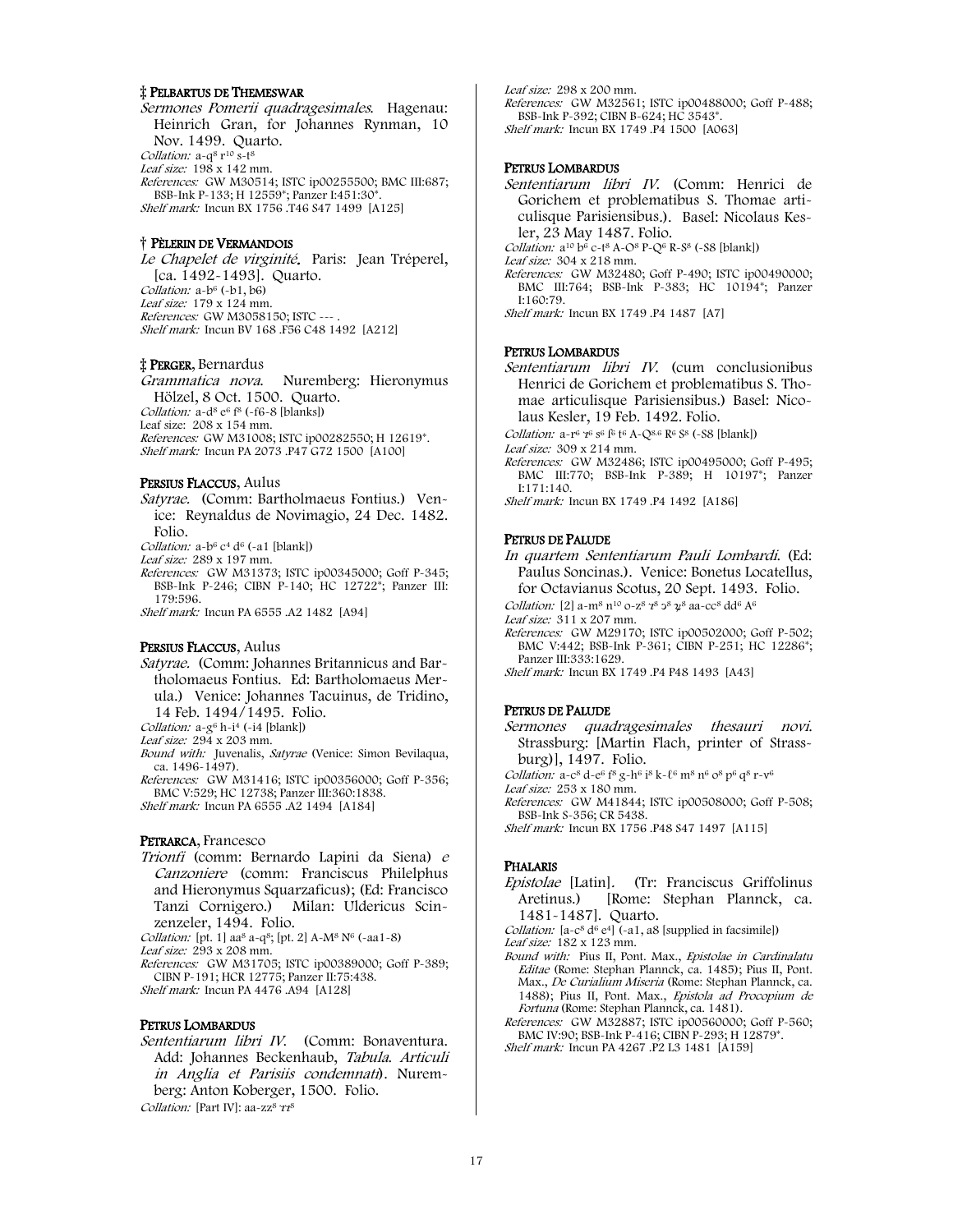#### PHILELPHUS, Johannes Marius

Novum epistolarium. (Ed: Ludovicus Mondellus.) Venice: Johannes Tacuinus, de Tridino, "20 Oct. 1492." Quarto.

Collation: a-n<sup>8</sup>

Leaf size: 195 x 154 mm.

References: GW M33094; ISTC ip00622000; Goff P-622; BMC V:533; BSB-Ink P-459; CIBN P-335; HC 12977\*; Panzer IV:446:1584b.

Shelf mark: Incun PA 8520 .F52 E65 1492 [A208]

#### Prus II, Pont. Max.

De curialium miseria. [Rome: Stephan Plannck, ca. 1488-1490]. Quarto.

Collation: [a-b<sup>6</sup> c<sup>4</sup>]

Leaf size: 182 x 123 mm.

- Bound with: Phalaris, Epistolae (Rome: Stephan Plannck, ca. 1481); Pius II, Pont. Max., Epistola in Cardinalatu Editae (Rome: Stephan Plannck, ca. 1488); Pius II, Pont. Max., Epistola ad Procopium de Fortuna (Rome: Stephan Plannck, ca. 1481).
- References: GW M33780; ISTC ip00664000; Goff P-664; BMC IV:94; HCR 197.

Shelf mark: Incun PA 8556 .D25 1488 [A161]

#### PIUS II, Pont. Max.

Epistola ad Procopium de fortuna. [Rome: Stephan Plannck, ca. 1481-1486]. Quarto.

Collation: [a<sup>6]</sup>

Leaf size: 182 x 123 mm.

Bound with: Phalaris, Epistolae (Rome: Stephan Plannck, ca. 1481); Pius II, Pont. Max., Epistola in Cardinalatu Editae (Rome: Stephan Plannck, ca. 1488); Pius II, Pont. Max., De Curialium Miseria (Rome: Stephan Plannck, ca. 1488).

References: GW M33743; ISTC ip00709000; Goff P-709; BMC XII:7; BSB-Ink, P-515; H 189\*.

Shelf mark: Incun PA 8556 .E5158 1481 [A162]

#### PIUS II, Pont. Max.

Epistolae in Cardinalatu editae. [Rome: Stephan Plannck, ca. 1488-1490]. Quarto.

Collation:  $a - c^8 d - e^6 f - h^8 i - m^6 n^4$  (-a1 [blank], a8(?), n4 [blank])

Leaf size: 182 x 123 mm.

- Bound with: Phalaris, Epistolae (Rome: Stephan Plannck, ca. 1481); Pius II, Pont. Max., De Curialium Miseria (Rome: Stephan Plannck, ca. 1488); Pius II, Pont. Max., Epistola ad Procopium de Fortuna (Rome: Stephan Plannck, ca. 1481).
- References: GW M33676; ISTC ip00713000; Goff P-713; BMC IV:92; C 38; CIBN P-421; H 163<sup>\*</sup>; Panzer II:. 542:802.

Shelf mark: Incun PA 8556 .E62 1488 [A160]

#### PLAUTUS, Titus Maccius

Comoediae. (Comm: Joannes Petrus Valla and Bernardinus Saracenus.). Venice: Simon Bevilaqua, for Marco Firmiano, 17 Sept. 1499. Folio.

Collation:  $a^{10} b^{-18} k$ -m<sup>6</sup>; aa<sup>6</sup> a-z<sup>8</sup> &<sup>8</sup>  $2^8$  R<sup>8</sup> A-D<sup>8</sup> E<sup>6</sup> F<sup>4</sup>

Leaf size: 306 x 220 mm.

References: GW M33990; ISTC ip00784000; Goff P-784; BMC V:523; BSB-Ink P-576; CIBN P-455; HC 13082\*; Panzer III:454:2485.

Shelf mark: Incun PA 6568 .A2 1499 [A22]

### PLINIUS SECUNDUS, Gaius

- Historia naturalis. (Ed: Philippus Beroaldus). Venice: Thomas de Blavis, de Alexandria, 3 Nov. 1491. Folio.
- Collation: aa-bb<sup>8</sup> a-d<sup>8</sup> d<sup>8</sup> e<sup>6</sup> f-z<sup>8</sup>  $\&$ <sup>8</sup>  $\rightarrow$ <sup>8</sup>  $R$ <sup>8</sup> A-I<sup>8</sup> II<sup>6</sup> (-aa1 [blank], II6 [supplied in facsimile])

Leaf size:  $291 \times 182$  mm.

References: GW M34324; ISTC ip00796000; Goff P-796; BMC V:319; CIBN P-796; HC 13097; Panzer III: 301:1390.

Shelf mark: Incun QH 41 .P7 1491 [A57]

#### POGGIUS FLORENTINUS

Historia Florentina [Italian]. (Tr: Jacopo Poggio.). Florence: Bartolommeo di Libri, 3 Sept. 1492. Folio.

Collation:  $\pi^2$  A-N<sup>8</sup> O<sup>10</sup> (- $\pi$ 1-2 [ $\pi$ 1-2 supplied in facsimile]) Leaf size: 302 x 215 mm.

References: GW 5613; ISTC ip00874000; Goff P-874; BMC VI:649; BSB-Ink B-946; CIBN P-532; HC  $13173^* =$  HC (+Add)1563 (II); Panzer I:419: 144; IV:308:143 & 144. Shelf mark: Incun DG 737 .A2 B716 1492 [A69]

#### PRISCIANUS

- Opera. (Ed: Benedictus Brognolis.)[Venice: Vindelinus de Spira], 1472. Folio.
- Collation: [a-d<sup>10</sup> e-g<sup>8</sup> h-k<sup>10</sup>  $\ell$ -m<sup>12</sup> n<sup>10</sup> o-p<sup>8</sup> q-x<sup>10</sup> y-z<sup>8</sup> aa-bb<sup>8</sup>  $cc^4$  dd<sup>8</sup>  $ee^{10}$  ff<sup>8</sup> gg-hh<sup>10</sup>] (-a1, ff8 [blanks])
- Leaf size: 325 x 221 mm. References: GW M35406; ISTC ip00961000; Goff P-961; BMC V:160; CIBN P-594; HCR 13356; Panzer III:67:14, III:88:88, and IV:7:29.

Shelf mark: Incun PA 6642 .A2 1472 [A201]

- PSALTERIUM. (Ed: Bruno, Episcopus Herbipolensis [Würzburg]). [Nuremberg]: Anton Koberger, 1497. Quarto.
- Collation:  $a-x^8$  y<sup>4</sup> (-a1 [supplied in facsimile); -y3-4 [blanks])

Leaf size: 216 x 149 mm.

References: GW M36031; ISTC ip01057000; Goff P-1057; BMC II:444; BSB-Ink P-838; CIBN B-868; HC 4013<sup>\*</sup>; Panzer II:225:289.

Shelf mark: Incun BS 1425 .L3 B78 1497 [A83]

- PSALTERIUM [Latin and German]. (Add: Nicolaus de Lyra, Postilla [German]. Tr: Heinrich von Mügeln.) [Strassburg: Printer of Heinricus Ariminensis (Georg Reyser?), ca. 1474]. Folio.
- Collation:  $[a^4 b-z^{10} A-S^{10}]$  (-a1-4 [supplied in facsimile]; b1 [blank])

Leaf size: 282 x 205 mm.

References: GW M26631; ISTC ip01066000; Goff P-1066; BMC I:79; BSB-Ink N-123; H 10382; HC 13508\*; Panzer I:95:514.

Shelf mark: Incun BS 1425 .G3 1474 [A90]

# **Q**

† QUENTIN, Jean

Examen de conscience. [Paris: Le Petit Laurens], for Denis Roce, [ca. 1499]. Octavo. Collation: [a8] Leaf size: 128 x 88 mm. References: GW M36835; ISTC iq00017870.

Shelf mark: Incun BX 2377 .Q46 1499 [A192]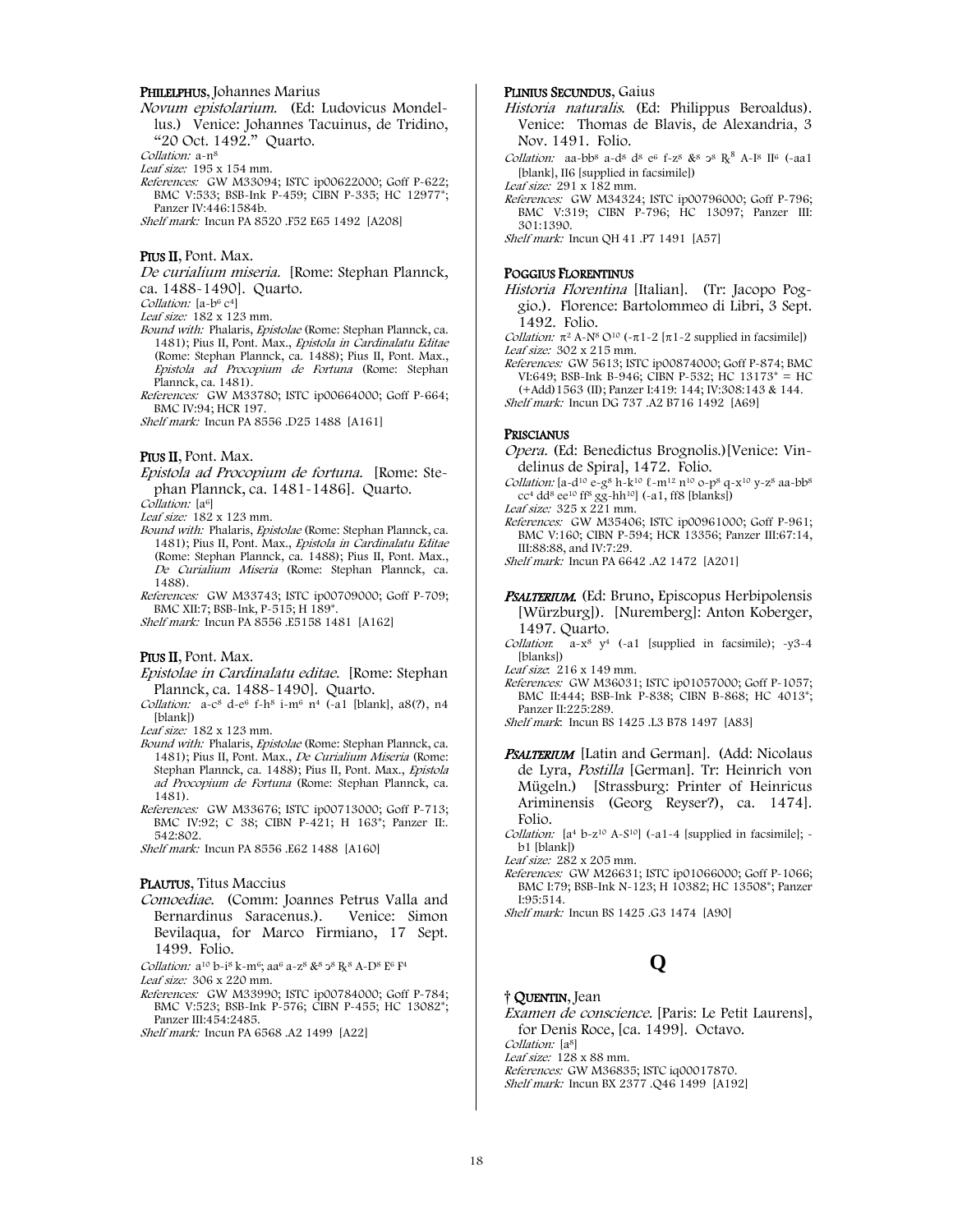#### RAMPIGOLLIS, Antonius

Figurae Bibliae. Venice: Georgius Arrivabenus, 15 Nov. 1496. Octavo.

Collation: A<sup>8</sup> B<sup>4</sup> a-y<sup>8</sup>

Leaf size: 153 x 107 mm.

References: GW M36973; ISTC ir00024000; Goff R-24; BMC V:387; BSB-Ink R-9; HC 13686\*; Panzer III:454: 2485.

Shelf mark: Incun BS 485.5 .R35 1496 [A33]

#### REGINALDETUS, Petrus

Speculum finalis retributionis. (Ed: Guilhermus Totanus.) Lyons: Johannes Trechsel, 12 Mar. 1494. Quarto. Collation:  $a-g^8 h^{10}$  (-h10 [blank])

Leaf size: 184 x 129 mm.

References: GW M37423; ISTC i400084000; Goff R-84; BMC VIII:295; BSB-Ink R-55; HC 13768\*. Shelf mark: Incun BT 900 .R45 1494 [A76]

#### ROLEWINCK, Werner

- Fasciculus temporum. Venice: Erhard Ratdolt, 24 November 1480. Folio.
- Collation: [A<sup>8</sup> a-h<sup>8</sup> i<sup>4</sup>] (-A1, d4-5, h4-5; f1-2, 7, h8, i1-4 made up from another copy)

Leaf sizes: 288 x 203 and 271 x 199 mm.

References: GW M38729; ISTC ir00261000; Goff R-261; BMC V:283; BSB-Ink R-240, CIBN R-169; HC 6926\*; Panzer III:156:444.

Shelf mark: Incun D 17 .R27 1480 [A45]

#### RUPERTUS, Abbas Tuiciensis

De victoria verbi Dei. [Augsburg]: Anton Sorg, 1487. Folio.

Collation:  $1-4^8$  a-b<sup>8</sup> c-d<sup>6</sup> e-f<sup>8</sup> g-h<sup>6</sup> i-k<sup>8</sup> l-n<sup>6</sup> o-p<sup>8</sup> (-p8 [blank])

Leaf size: 263 x 193 mm.

- Bound with: Aurelius Augustinus, Expositio evangelii secundum Johannem, Basel: Johann Amerbach, not after 1491. Evidence of third work removed from binding, probably an edition of Gesta Romanorum.
- References: GW M39213; ISTC ir00365000; Goff R-365; BMC II:353; BSB-Ink R-286; CIBN R-232; H 14046<sup>\*</sup>; Panzer I:112:69.

Shelf mark: Incun BS 1192.5 .R86 1487 [A146]

# S

SALIS, Baptista de

Summa casuum conscientiae. (Add: Sixtus IV: Bulla "Etsi dominici gregis" 30 Dec. 1479. Rubricae iuris civilis et canonici.) Venice: Georgius Arrivabenus, 9 Sept. 1495. Octavo.

Collation:  $\pi^4$  a<sup>8</sup> b-z<sup>12</sup>  $\chi^{12}$   $\chi^{12}$   $\chi^{12}$  A-T<sup>12</sup> V-X<sup>8</sup>  $\chi^{12}$  (-X8 [blank]) Leaf size: 173 x 118 mm.

References: GW 3325; ISTC is00049000; Goff S-49; BMC V:385; BSB-Ink T-473; CIBN B-69; HC 14183\* = HC 14178; Panzer III:373:1937.

Shelf mark: Incun BX 1749 .T76 1495 [A140]

#### SALIS, Baptista de

Summa casuum conscientiae (second version, known as Rosella casuum). (Add: Sixtus IV:

Bulla "Etsi dominici gregis" 30 Dec. 1479. Rubricae iuris civilis et canonici.) Venice: Paganinus de Paganinis, 21 Dec. 1499. Octavo.

Collation: [4] a<sup>10</sup> aa-zz<sup>16</sup>  $71^{16}$  32<sup>16</sup>  $22^{16}$  AA-CC<sup>16</sup> DD<sup>12</sup> Leaf size: 148 x 103 mm.

References: GW 3326; ISTC is00050000; Goff S-50; BMC V:460; BSB-Ink T-474; CIBN B-70; HC 14186\*. Shelf mark: Incun BJ 1240 .S25 1499 [A34]

#### ‡ SALLUSTIUS CRISPUS, Gaius

De coniuratione Catilinae. Deventer: Jacobus de Breda, [not before 16 Nov. 1492]. Quarto. Collation:  $a^8 b^4 c^6$  (-b4, c6 [blank]) Leaf size: 199 x 132 mm. References: GW M39635; ISTC is00088550; C 5225. Shelf mark: Incun PA 6653 .A4 1492 [A48]

#### SENECA, Lucius Annaeus

De moribus. Proverbia. De remediis fortuitorum. [Rome]: Bartholomaeus Guldinbeck, [ca. 1485]. Quarto.

Collation: [a<sup>2</sup> b-c<sup>6]</sup>

Leaf size: 199 x 135 mm.

References: GW M41325; ISTC is00386000; Goff S-386; BMC IV:73; C 5370; HC 14654; R 321 (II); Panzer II: 529:680. Shelf mark: Incun PA 6663 .D47 1488 [A205]

#### SENECA, Lucius Annaeus

Tragoediae. (Comm: Gellius Bernardinus Marmita. Prelim: G.B. Marmita: Epistolae Guillelmo de Rupeforti.). Venice: Lazarus de Suardis, de Saviliano, 12 Dec. 1492. Folio. Collation: a<sup>8</sup> b-z<sup>6</sup>

Leaf size: 299 x 205 mm.

References: GW M41442; ISTC is00436000; Goff S-436; BMC V:491; BSB-Ink S-272; CIBN S-203; HC 14666; Panzer III:324:1559.

Shelf mark: Incun PA 6664 .A2 1492 [A5]

#### SEQUENTIÆ

- Textus sequentiarum, cum expositione. [Cologne: Heinrich Quentell, ca. 1500]. Quarto.
- Collation: a<sup>8</sup> b-c<sup>6</sup> d<sup>8</sup> e-f<sup>6</sup> g<sup>8</sup> h-i<sup>6</sup> k<sup>8</sup> l-m<sup>6</sup> n<sup>8</sup> o-p<sup>6</sup> q<sup>8</sup> r-t<sup>6</sup> v<sup>8</sup> x<sup>4</sup> y6

Leaf size: 199 x 142 mm.

References: GW M41646; ISTC is00463000; Goff S-463; BMC I:292; BSB-Ink S-293; C 5378; CIBN S-223; H 6794\*; Panzer I:342:486(?).

Shelf mark: Incun BX 2043 .T48 [A6]

#### SILIUS ITALICUS

Punica. (Comm: Petrus Marsus). Venice: Bonetus Locatellus, for Octavianus Scotus, 18 May 1492. Folio.

Collation: a-s<sup>8</sup> t-u<sup>6</sup>

Leaf size: 281 x 203 mm.

References: GW M42113; ISTC is00508000; Goff S-508; BMC V:439; BSB-Ink S-386; CIBN S-261; HC 14740\*; Panzer III:315:1495.

Shelf mark: Incun PA 6695 .A2 1492 [A55]

#### SIXTUS IV, Pont. Max.

De sanguine Christi et De potentia Dei (Prelim: Johannes Philippus de Lignamine, Epistola ad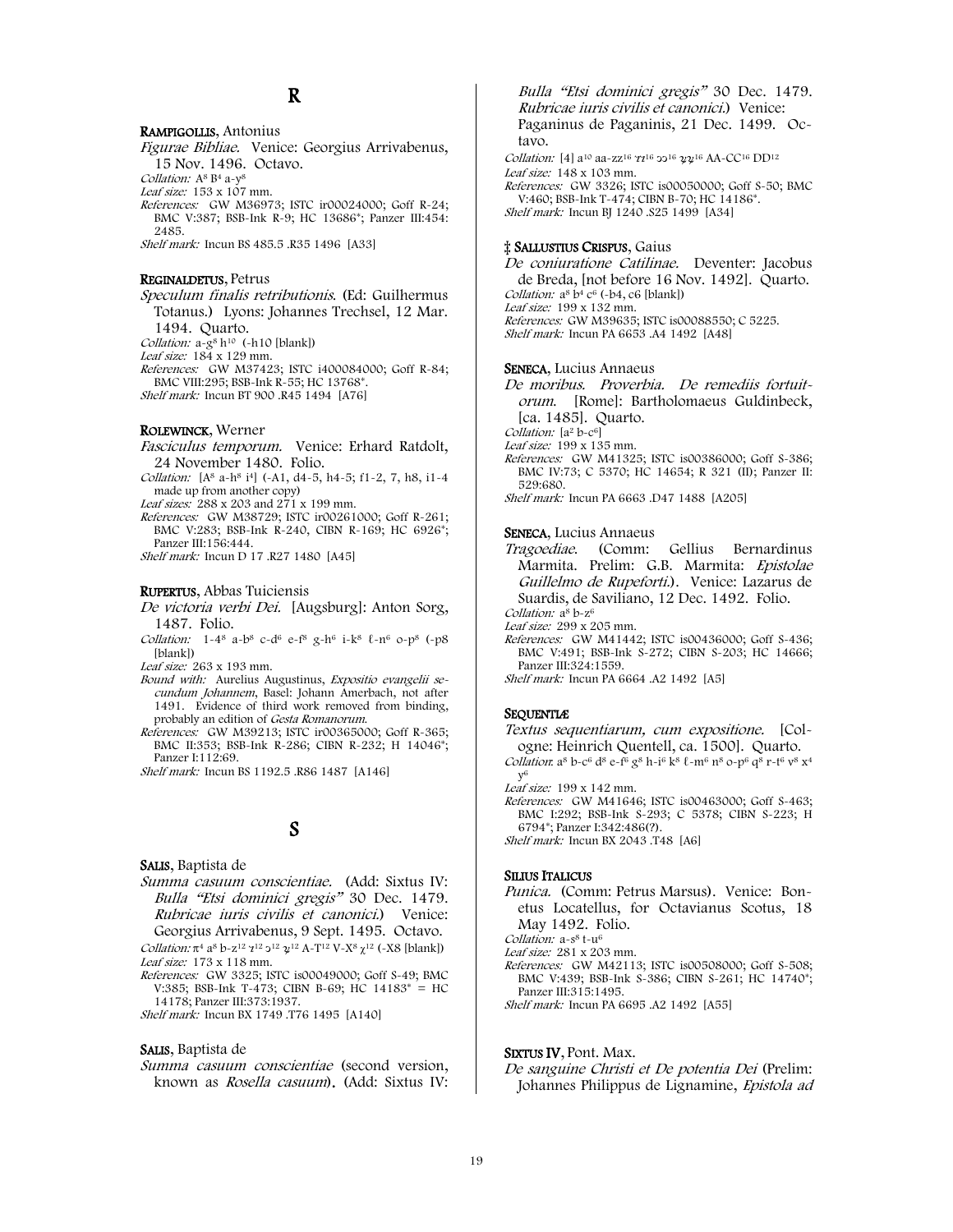Sixtum IV). Nuremberg: Friedrich Creussner, 1473. Folio.

Collation: [De pontentia Dei only] ([ℓ2-ℓ10])

Leaf size:  $271 \times 196$  mm.

References: GW M42631; ISTC is00580000; BMC II:446; BSB-Ink S-443; CIBN S-296; HC 14797\*; Panzer II: 170:14.

Shelf mark: Incun BT 220 .S59 1473 [A213]

SPECULUM ANIMAE PECCATRIS. [Speyer: Peter Drach, ca. 1490]. Quarto. Collation: A-C8

Leaf size: 201 x 137 mm.

References: GW M10765; ISTC is00641000; Goff S-641; H 14921; Panzer IV:195:1165.

Shelf mark: Incun BX 2349 .S68 1490 [A118]

#### SPIERA, Ambrosius de

Quadragesimale de floribus sapientiae. (Ed: Marcus Venetus.) Venice: Bonetus Locatellus, for Octavianus Scotus, 20 Feb. 1488-1489. Quarto.

Collation: a10 A-Z8 AA-PP8 A-H8 (-a1, PP8 [blanks])

Leaf size: 231 x 174 mm.

References: GW M43134; ISTC is00681000; Goff S-681; BMC V:436; BSB-Ink S-525; CIBN S-370; HC 922\*; Panzer III:251:1070.

Shelf mark: Incun BV 4277 .S685 1488 [A198]

#### SPINOLA, Jacobus

Oratio gratulatoria ad Alexandrum VI nomine Genuensium habita. [Rome: Stephan Plannck, after 12 Dec. 1492]. Quarto.

Collation: a<sup>6</sup>

Leaf size: 199 x 142 mm.

References: GW M43149; ISTC is00683000; Goff S-683; BMC IV:96; BSB-Ink S-527; CIBN S-371; HC 14955\*. Shelf mark: Incun BX 1756 .S67 O72 1492 [A211]

## STELLA CLERICORUM. Deventer: Richardus

Pafraet, 27 Nov. 1494. Quarto.

Collation: a-b<sub>6</sub> c<sup>4</sup>

Leaf size: 194 x 134 mm.

References: GW M43896; ISTC is00778000; Goff S-778; BMC IX:56; BSB-Ink S-583; HC 15079\*; Panzer I:361:73. Shelf mark: Incun BV 695 .S65 1494 [A61]

#### SUETONIUS TRANQUILLUS, Gaius

Vitae XII Caesarum. (Comm: Marcus Antonius Sabellicus. Add: Marcus Antonius Sabellicus, Epistola Augustino Barbadico, Vita Suetonii; Ausonius, Versus; Sicco Polentonus, De Suetonio.). Milan: Uldericus Scinzenzaler, 19 Nov. 1491. Folio.

Collation:  $a-f^8 g-h^{10} i-m^8 n-r^6 s^8$  (~s8 [blank])

Leaf size: 295 x 206 mm.

References: GW M44213; ISTC is00823000; Goff S-823; BMC VI:766; BSB-Ink S-615; GW M44213; HC 15123; Panzer II: 65:359.

Shelf mark: Incun PA 6700 .A2 1491 [A93]

# T

#### TARTARETUS, Petrus

Expositio in summulas Petri Hispani. Freiburg im Breisgau: [Kilianus Piscator (Fischer)], 1494. Folio.

Collation: a<sup>8</sup> b- $\ell$ <sup>6</sup> (-a8 [supplied in facsimile], - $\ell$ 6 [blank]) Leaf size: 263 x 175 mm.

References: GW M45215; ISTC it00033000; Goff T-33; BMC III:695; BSB-Ink T-52; HC 15334\*; Panzer I:437:5. Shelf mark: Incun BC 60 .J59 T37 1494 [A180]

#### TERENTIUS AFER, Publius

Comoediae. (Cum directorio vocabulorum, glossa interlineari, et commentariis Donati, Guidonis, et Ascensii. Add: Vita Terentii de dictis Petrarcae excerpta.). Strassburg: Johann (Reinhard) Grüninger, 1 Nov. 1496.

Folio.

Collation: a6 b-c8 d-z6 A-E6 F8 (-a1, -e6, -v4, -B5, -F8) Leaf size: 308 x 218 mm.

References: GW M45481; ISTC it00094000; Goff T-94; BMC I:110; BSB-Ink T-103; CIBN T-83; HC 15431\*; Panzer I:56:299.

Shelf mark: Incun PA 6755 .A2 1496 [A35]

#### TEXTORIS, Guilermus, de Aquisgrano

Sermo de passione Christi, sive Sermo historialis passionis dominicae. Add: Johannes Kannemann, De passione Christi secundum quattuor evangelistas. Dialogus beatae Mariae et Anselmi de passione Christi; Oglerius de Tridino, De planctu B.V.M. Strassburg: [Printer of the 1483 Jordanus de Quedlinburg (Georg Husner)], 11 Feb. 1496. Quarto.

Collation: a-p<sup>8</sup> q-z<sup>4.8</sup>  $7^8$   $3^8$ 

Leaf size: 200 x 140 mm.

References: GW M45731; ISTC it00122000; Goff, T-122; BMC I:145; BSB-Ink B-513; C 5778; CIBN T-95; H 1140; Panzer IV:224:316b.

Shelf mark: Incun BT 430 .T49 1496 [A139]

#### THOMAS À KEMPIS

Hortulus rosarum. [Paris: Etienne Jehannot], for Claude Jaumar, [ca. 1496]. Octavo.

Collation: [a]<sup>8</sup> b-c<sup>8</sup>

Leaf size: 139 x 95 mm.

References: GW M46702; ISTC it00354000; Goff T-354; CIBN T-223.

Shelf mark: Incun BV 4830 .T46 1496 [A179]

#### THOMAS AQUINAS

Opuscula (5). Tractatus quinque cum aliis tractatibus. Milan: Christophorus Valdarfer, 1 Mar. 1488. Quarto.

Collation:  $a-e^8 f-g^6 h^{10} i^4$ 

Leaf size: 196 x 135 mm.

References: GW M46183; ISTC it00262000; Goff T-262; BSB-Ink T-229; HC 1543; Panzer II:56:292.

Shelf mark: Incun BX 890 .T62 A2 1488 [A185]

### THOMAS AQUINAS

Expositio in libros Posteriorum Aristotelis et in De interpretatione. (With supplement of Gratia Dei Asculanus to the "De interpretatione." Add: Thomas Aquinas: De fallaciis.). Venice: Johannes de Colonia and Johannes Manthen, 1477. Folio.

Collation: (part I):  $a^{10}b^{-6}g^{10}$  (-a1, g10 [blanks])

- Leaf size: 298 x 207 mm. References: GW M46287; ISTC it00252000; Goff T-252;
- BMC V:228; BSB-Ink T-231; HC 1497\* + HC 1496\*; Panzer III:127:290.

*Shelf mark:* Incun B 765 .T53 E97 1477 [A40]